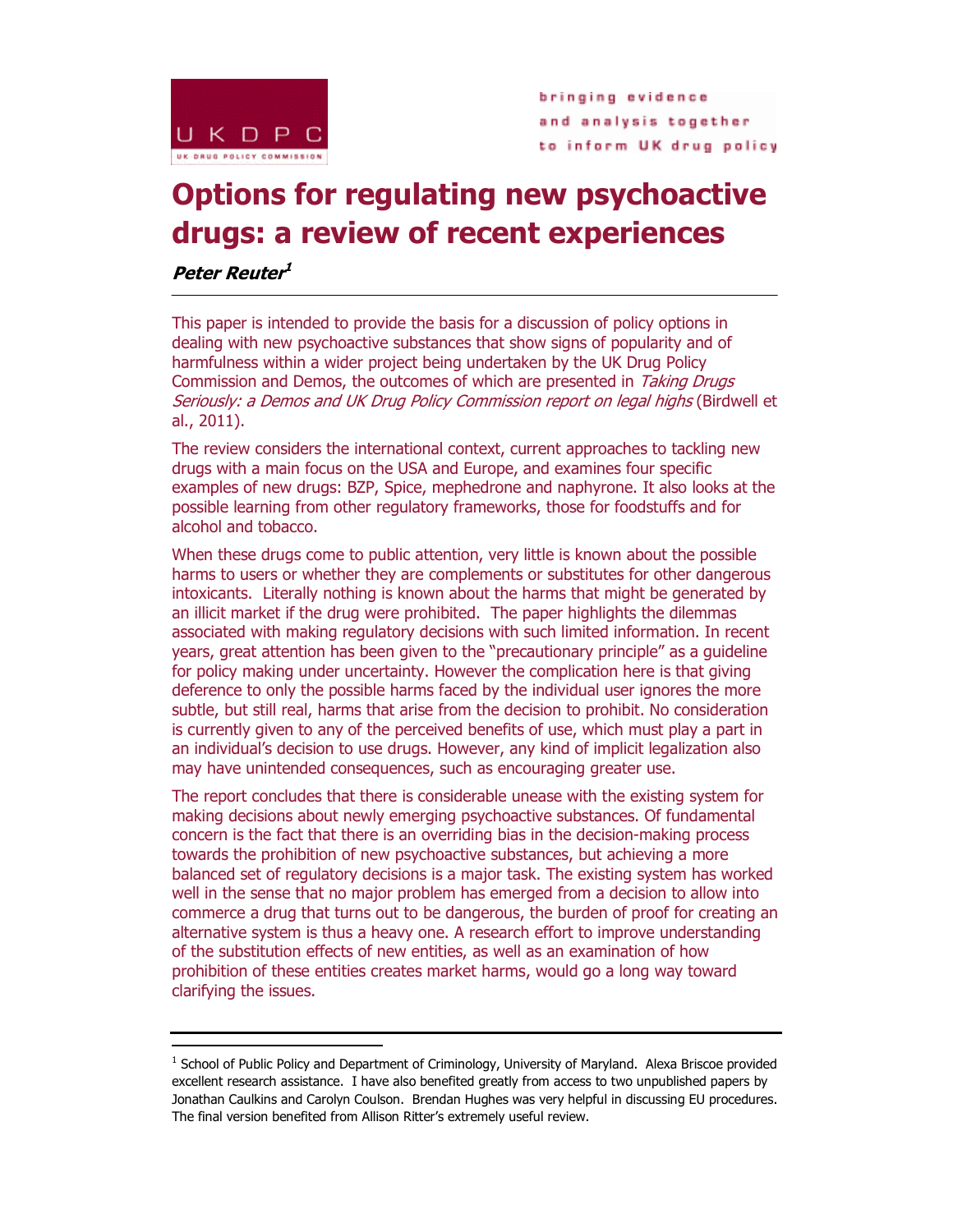# **1. INTRODUCTION**

It is easy to think of the drug problem as defined by a few substances that have troubled societies for decades, if not centuries. Heroin, still regarded as the drug causing the greatest harm in aggregate, has been part of the consciousness of most Western societies for a century. For the United Kingdom heroin has been a serious health and crime problem for at least the last forty years. Cocaine, now comparably important, has emerged only in the last decade in the UK as a large-scale problem but it had been well known through its ravages in the US for twenty years before that.

However at the edges of the problem, there have emerged new psychoactive substances, not covered by the existing system of drug-specific regulations and prohibitions; two examples that have been prominent recently are mephedrone and Spice. Many, but not all, of these substances are the creation of entrepreneurial chemists. Some are natural substances, for which new and more dangerous modes of ingestion have been developed or whose intoxicating properties have not previously been understood. Yet others are manufactured substances for which also new uses as intoxicants have been found. A wide range of terms have been used to describe such substances. These include legal highs, synthetics, research chemicals, designer drugs and party drugs, all of which are within the scope of this review.

The problem is not an entirely new one. Late  $20<sup>th</sup>$  century chemistry was advanced enough to produce a rapid flow of new psychoactive drugs that found their niches in recreational markets (e.g. ketamine and GHB). Alexander Shulgin, a prominent chemist in the development of new psychedelics in the United States, notes that there were only two such substances in 1900 (marijuana, mescalin), 20 by 1950 and over 200 by 2000 (quoted in Kau 2008, pp.1079-1080). Governments have struggled throughout the last century with how to respond to these new entities about whose effects they were poorly informed, generally prohibiting them for precautionary reasons. The number of drugs on the list banned by international conventions has risen sharply, very much as Shulgin sketched for psychedelics. When the Single Convention passed in 1961 there were 85 prohibited drugs, whereas by 1995 there were 282 (Babor et al., 2010). What is striking is how narrow and/or ephemeral are the niches that these new drugs have so far occupied in the recreational market. Even LSD, perhaps the most venerable of them, has almost disappeared in the US, after 40 years, following a major enforcement success in the year 2000 (Grimm, 2009).<sup>2</sup> Others simply lose popularity, either because that particular experience is unattractive to a new generation or because of fears about adverse effects, usually reflecting actual experience of recreational users rather than government announcements<sup>3</sup>.

 $2$  In 1999 8.1% of high school seniors reported use of LSD in the previous month; that figure was 1.6% in 2009. http://monitoringthefuture.org/data/09data/pr09t2.pdf.

 $3$  For example, in 1996 4.0% of US high school reported use of PCP (phencyclidine) in the previous 12 months. That figure fell steadily over the next 13 years; by 2009 it had fallen by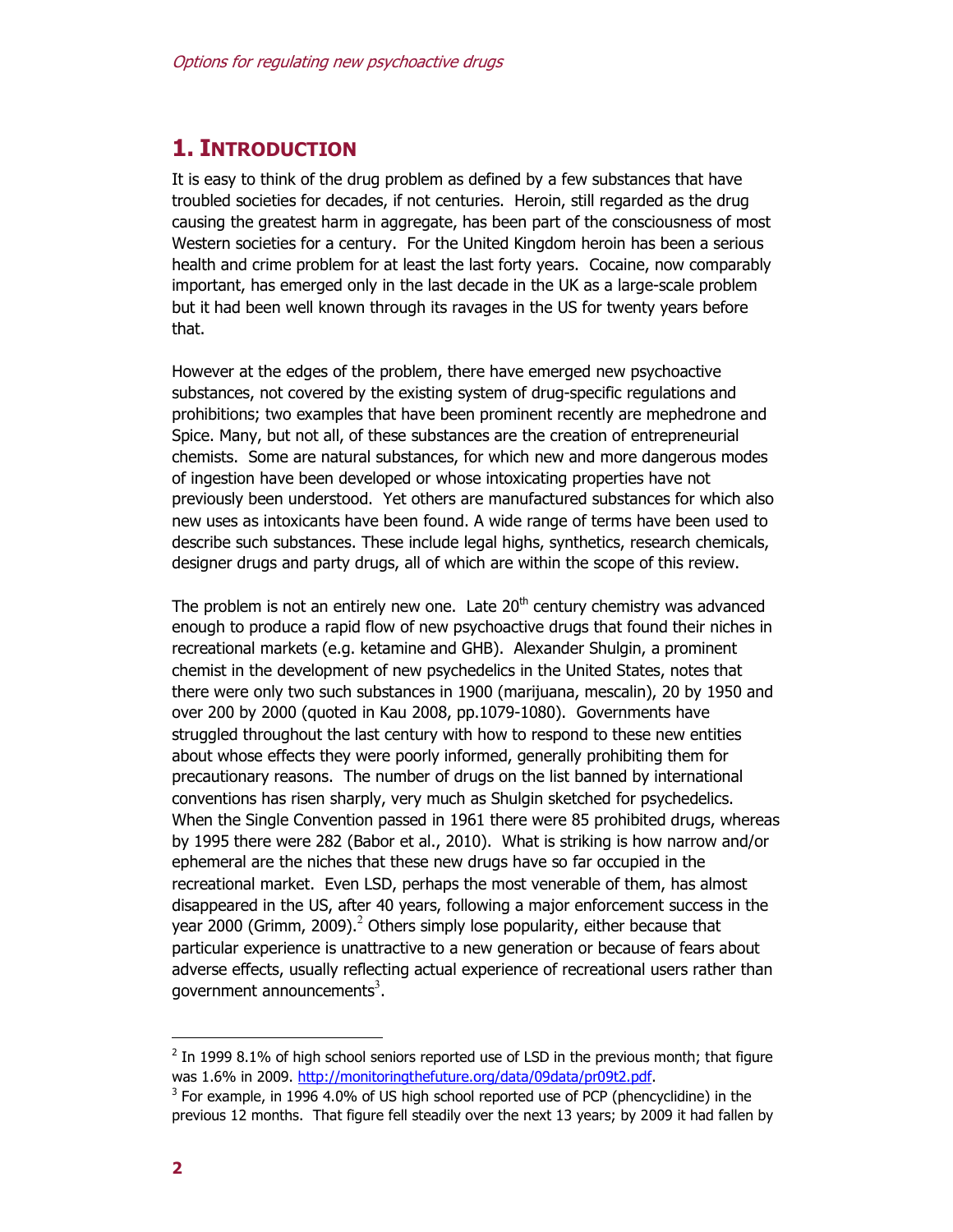Though the problem itself is demonstrably not new, it is easy to identify factors that may make it more acute today: the growing speed with which these new entities can be developed; the availability of efficient and difficult-to-regulate distribution systems via the internet; and perhaps Western society's greater tolerance for altered states of consciousness. The difference between a "good" high (alcohol in moderation) and a "bad" one (Ecstasy) is becoming harder to explicate.

What is striking is just how modest and localized this problem has been so far. Though the EMCDDA notes that the number of substances on the early warning list, for which assessments are required, has risen in recent years and was 24 in 2009, almost double the 2008 figure (Europol and EMCDDA, 2010), most of those substances turn out to have created very little problem at the time that they enter the list<sup>4</sup>. Often the problem is almost exclusively in one European nation, as in the UK for mephedrone. In the United States, where this problem is usually described colloquially as "designer drugs", a term that flatters the producers (Kau, 2008), the number of new psychoactive substances is also very small. Coulson and Caulkins (2011) identify just 73 new substances that have been subject to scheduling decisions since 1971 in the United States. Intriguingly, the substances that have been most prominent in Europe have been essentially unknown in the United States. For example, a 2010 search of the long list of entities recorded in the Drug Abuse Warning Network<sup>5</sup> found no mention of any of BZP, Spice<sup>6</sup>, mephedrone, and naphyrone, using both street and technical names.

Unsurprisingly, the policy analytic literature on this topic is tiny. The policy analysis that is available is focused on specific substances or else is very legal and bureaucratic in orientation. Winstock and Ramsey (2010) is a notable exception that contains a number of important observations about the regulatory dilemmas posed by these substances.

This paper is intended to provide the basis for a discussion of policy options in dealing with new psychoactive substances that show signs of popularity and of harmfulness before they have been subject to full regulatory scrutiny under the domestic and international drug-specific regulations. Are there options that effectively control the risk of widespread use of potentially dangerous substances without incurring the dangers of prohibition and accompanying black markets?

almost 60% to just 1.7%. There have been no claims of enforcement success involving this particular drug.

<sup>&</sup>lt;sup>4</sup>At the end of 2009, the total number of substances reviewed since the system began in 1997 was 97. http://www.emcdda.europa.eu/situation/new-drugs-and-trends/2

<sup>&</sup>lt;sup>5</sup> DAWN collects data from a sample of hospital Emergency Departments on drug-related admissions.

 $<sup>6</sup>$  Interestingly, Monitoring the Future asked about Salvia in just one year, 2008: 5.7% of</sup> high school seniors reported use in the previous twelve months. This made it the fourth most popular drug for that age group.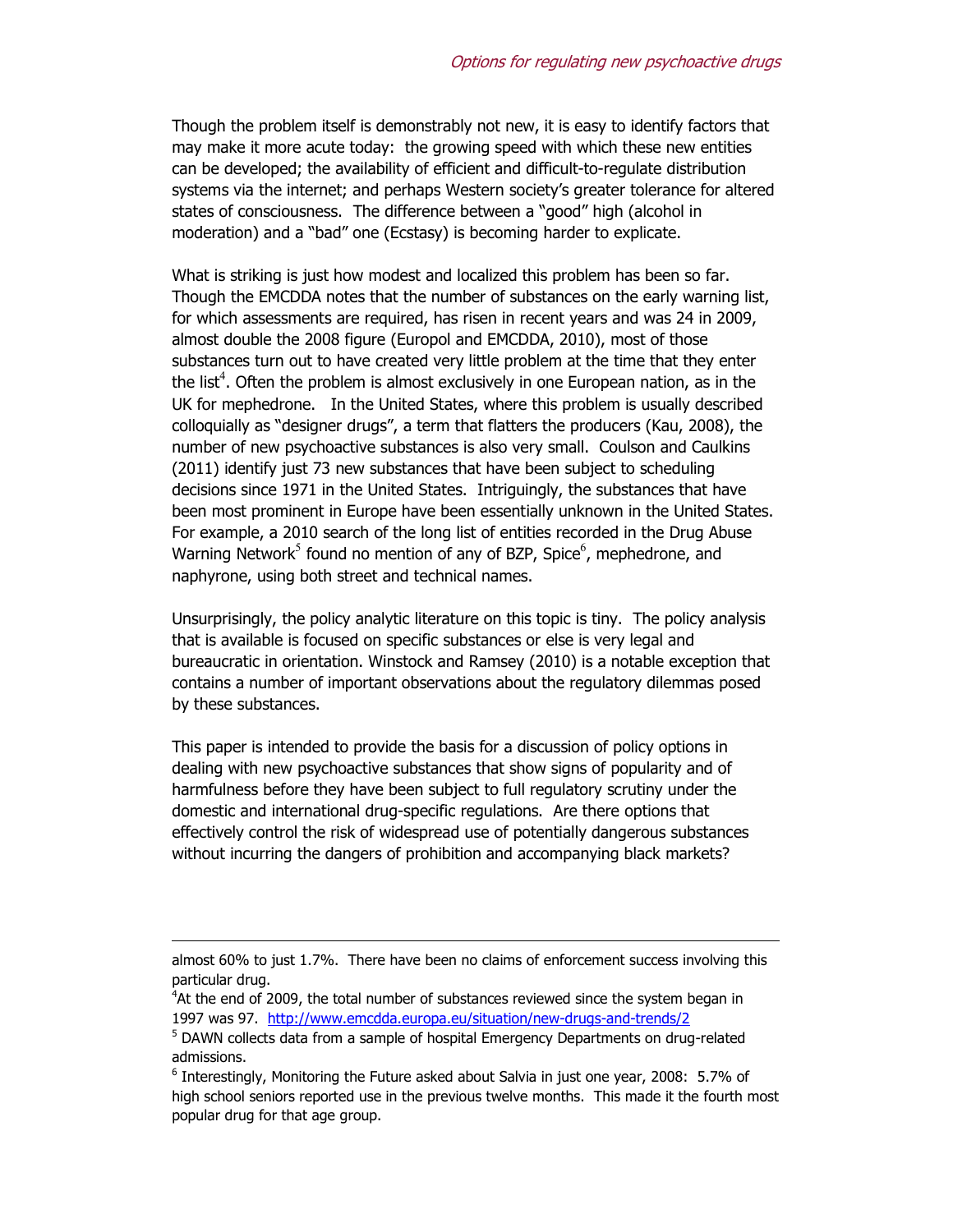There are essentially four main frameworks that are used to regulate the use and availability of substances that may be consumed by humans. These are, in ascending order of restrictedness:

- 1. Foodstuffs regulations
- 2. Regulations relating to specific commodities, such as tobacco and alcohol, but also substances with other uses, such as solvents.
- 3. Medicines regulations
- 4. The regulation of illicit substances covered by international conventions and related national and domestic legislation

To date governments have largely limited their considerations to regulation of new substances under the illicit substances frameworks. The next section describes the current system of classifying psychoactive substances and how it deals with new substances in the UK, European Union and the United States. That is followed by a review of how various countries responded to four specific new drugs that have received considerable attention: BZP, Spice, mephedrone and naphyrone. That is then followed by a discussion of the relevant experiences with other regulatory approaches. The final section offers an assessment of the current systems and the dilemmas faced by modern governments in dealing with this phenomenon.

The paper's principal substantive conclusion is that there is an inherent, perhaps inescapable, bias in the system towards prohibiting new substances about which little is known. The negative consequences to decision makers of permitting on the market, in any way, a drug that later turns out to be dangerous are very high. The negative consequences to decision makers of keeping off the market a drug that is in fact harmless, even if the resulting prohibition worsens the problems related to that drug, are minimal. Innovative regulatory schemes do not have much promise of cutting this Gordian knot, unless the public can be persuaded to view the pleasures or other benefits from these substances as potential gains to society, which itself may be considered a questionable goal.

# **2. CURRENT APPROACHES TO DEALING WITH NEW SUBSTANCES**

This problem, labeled as "legal highs", has in recent years attracted considerable official attention and even more media coverage. The regulatory system involves international, national and sub-national institutions and laws. I describe here some aspects of the systems of the United Nations (WHO), the European Union, and two nations: the United Kingdom and the United States; other nations are mentioned as needed.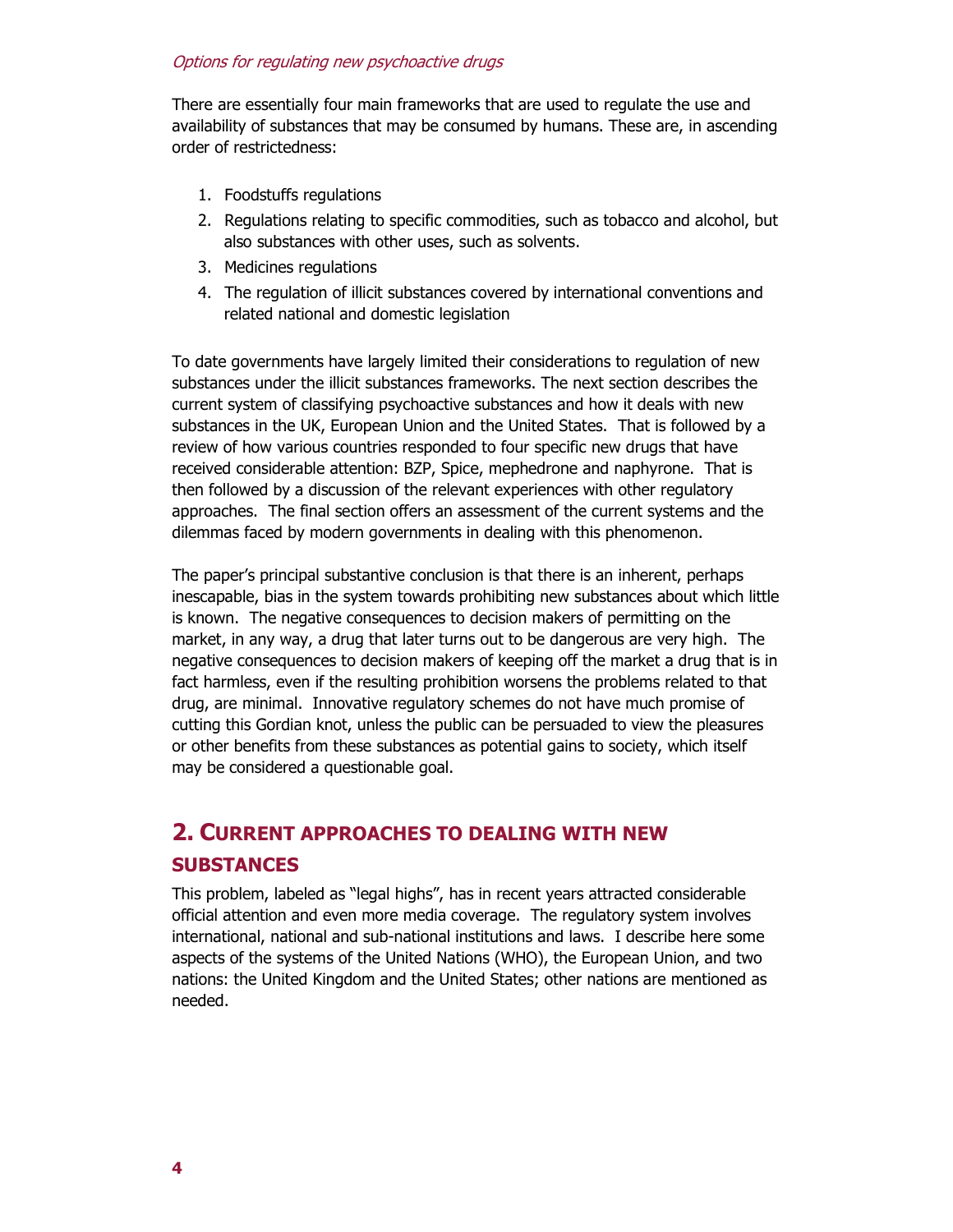#### **THE INTERNATIONAL SYSTEM**

#### **The United Nations**

Two of the mainstays of the international drug control system, the 1961 Single Convention and the 1971 Convention on Psychotropic Drugs, provide for a process to add new drugs to the list of those that are subject to supervision. An Expert Committee on Drug Dependence, consisting of international experts, is operated by the World Health Organization. Once the Expert Committee has decided that a substance should be subject to scheduling, i.e. some degree of regulation, that recommendation is considered by the Commission on Narcotic Drugs, a set of 43 nations chosen by the UN Economic and Social Council. Once approved by the CND, all Member States (essentially all nations) must adopt a scheduling decision at least as stringent as that. The process is a slow one, the Expert Committee meeting only approximately every two years during the last decade, lasting for only 3-5 days and handling just a small number of substances at each meeting. There is no counterpart to the emergency procedures that have been adopted by various national systems.

#### **The European Union (EU)**

-

The EU in 2005 promulgated Council Decision 2005/387/JHA $^7$  which created a set of procedures for dealing with new psychoactive substances that threatened to become popular with large numbers of users and with potential serious consequences to individual users. The procedures are comprehensive, covering the whole process from detection through risk assessment to legal action. They are central to this study, so I provide a relatively lengthy excerpt from the Decision:

"For risk assessment the Decision had five elements:

- An assessment of risks caused by use of, manufacture of, and traffic in a new substance, as well as the potential involvement of organised crime;
- The risks to be assessed include health and social risks, as well as the consequences of possible control measures;
- The assessment is based on the analysis of scientific data and law enforcement information, made available by, e.g. health, social and law enforcement sources (but not necessarily limited to these);
- The assessment may or may not take into account the same factors which warrant the placing of a substance under international control;
- The assessment may be done in accordance with a formalised (legally based) procedure and it may be carried out by a scientific or expert body." (Hughes and Blidaru, 2009)

 $<sup>7</sup>$  The 2005 Council Decision succeeded an earlier program with a narrower scope: the Joint</sup> Action on New Synthetic Drugs, that had been in operation since 1997.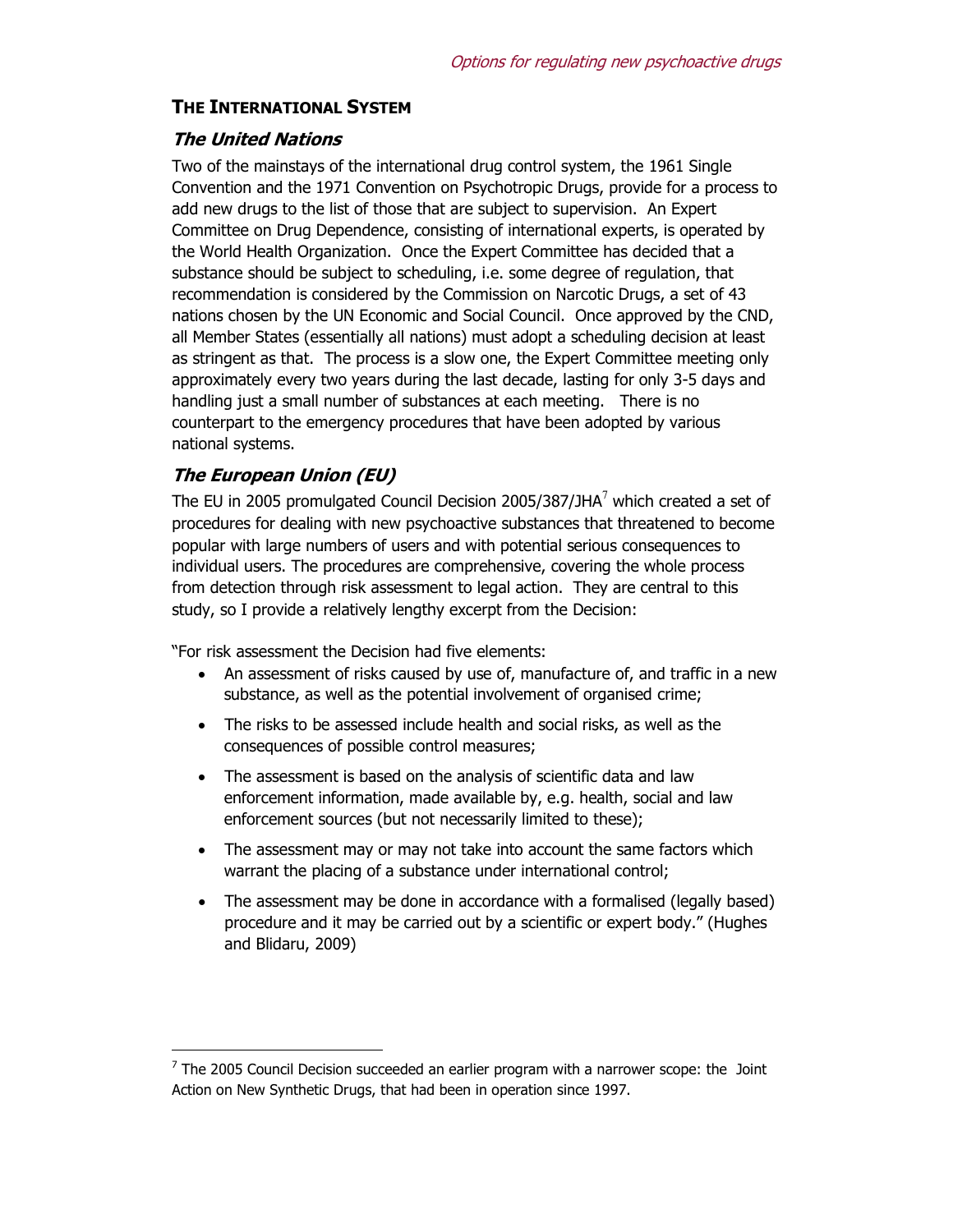A good depiction of the process indicating its procedural and bureaucratic complexity is provided in Figure 1, taken from Sedefov and Lopez (2009). Many European institutions are involved and the process is time consuming.

#### **Figure 1. Representation of EU Council decision making**

(Source: Sedefov and Lopez, 2009)



These EU procedures point to the difficulty of an assessment soon after a substance has entered the market. For example, the risk assessment criteria include potential organized crime involvement (criterion 1) but provide no guidance as to how this might be done. There are two problems in assessing organized crime involvement, mirrors of each other. On the one hand, if the drug were made explicitly legal, organized crime might be replaced by legitimate manufacturers who were initially unwilling to produce and market a substance not yet dealt with in the formal regulatory system. On the other hand, it is also possible that organized crime may enter once prohibition is enacted, since prohibition excludes the marginal operators who are willing to produce/distribute when the product's status is ambiguous but not when it is clearly illegal. Analytically it is extremely challenging to make projections of the effects of legalization, since they have not been done before for any drug. It may in principle be possible to identify the factors (production process, users, intensity of enforcement etc.) most likely to lead to organized crime involvement and those that discourage legitimate manufacture during the period when the status is uncertain. However, for the foreseeable future this phenomenon is not susceptible to systematic analysis.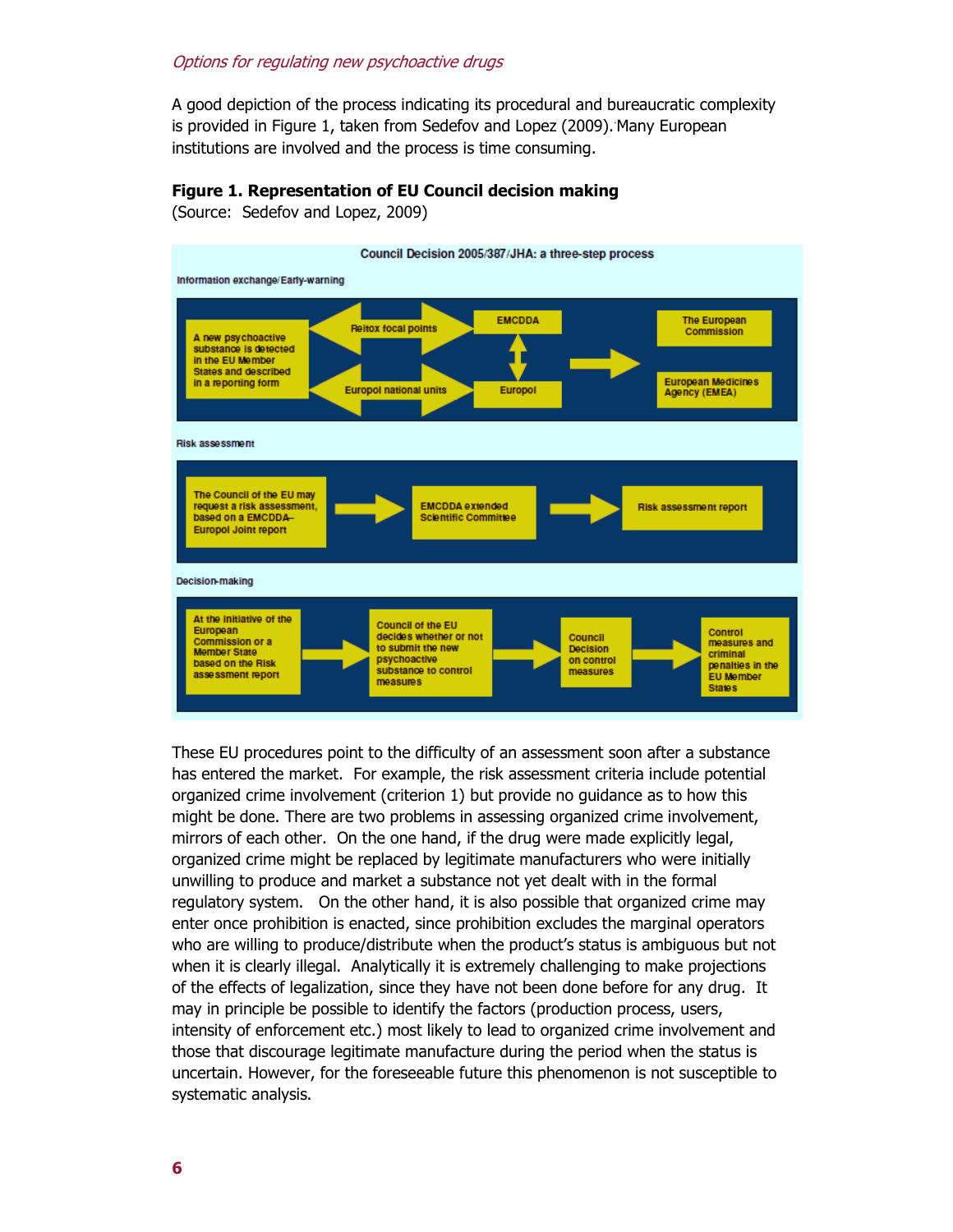Another problem in implementing this approach is that the assessment of health risks is essentially impossible at the stage the decision is called for. This is discussed in detail below.

#### **NATIONAL SYSTEMS**

Individual EU Member States have their own regulatory systems for dealing with emerging substances, as reviewed by Hughes and Blidaru (2009). The basic model is to add substances to an existing list of those that can either not be marketed at all or which can only be sold under specific controls. There is variation in whether this requires legislative action or can be done by an executive agency. Some nations use a generic system for scheduling, whereby a group of related substances are banned<sup>8</sup>, rather than requiring that each of the substances be considered and listed separately. Still other nations use an analogue system, which "addresses more general aspects of similarity in chemical structure to a 'parent' compound; this aspect might be supplemented by a requirement for similarity in pharmacological activity, attempting a more specific delineation of the analogue system's sphere of control." (Hughes and Blidaru, 2009, pp6-7). Some nations allow for accelerated scheduling decisions, based on a declared emergency with respect to a specific drug.

Few of the systems produce analytical reports<sup>9</sup>. Apart from those provided by the UK Advisory Council on the Misuse of Drugs, those reports that were available for review are of limited conceptual sophistication. Consider for example Ireland, which has been active in the field. It has published an analysis of regulatory options for head shops, which are prominent there.<sup>10</sup> The assessment makes no mention of any potential adverse effects of prohibition. It identifies the dangers of not regulating and the potential gross gains of the regulatory options. The only negative aspects of regulation that are given any attention are the costs of operating the regulation. It is naïve compared to, for example, environmental regulatory analysis, which requires much more careful balancing of costs and benefits of each option $11$ .

#### **The United Kingdom**

-

The United Kingdom has a complex system of classifying drugs; it involves two separate scales: Classes and Schedules (Home Office, 2006). The Classes (A, B and C) refer to substances that are subject to the 1971 Misuse of Drugs Act (as modified). The class reflects their relative harm and the maximum length of sentences for offenses of use and distribution involving the drug. The five-part Schedule reflects the utility of the drug for medical purposes and the level of control that must accompany its distribution. Schedule I is no allowed medical use (e.g.

<sup>&</sup>lt;sup>8</sup> One such group-generic definition is by reference to precise compounds which are structurally derived from a specific psychoactive substance. In the UK case of R  $\nu$  Couzens and Frankel in 1992, it was specified that "the term 'structurally derived from' does not describe a process, but rather defines certain controlled drugs in terms of their molecular structure." Hughes and Blidaru (2009; p.6)

 $9$  I thank Brendan Hughes of the EMCDDA for considerable help on this matter. <sup>10</sup> : http://www.justice.ie/en/jelr/ria.pdf/files/ria.pdf

 $11$  See for example the discussion of risk assessment in British environmental regulation in Pollard (2001)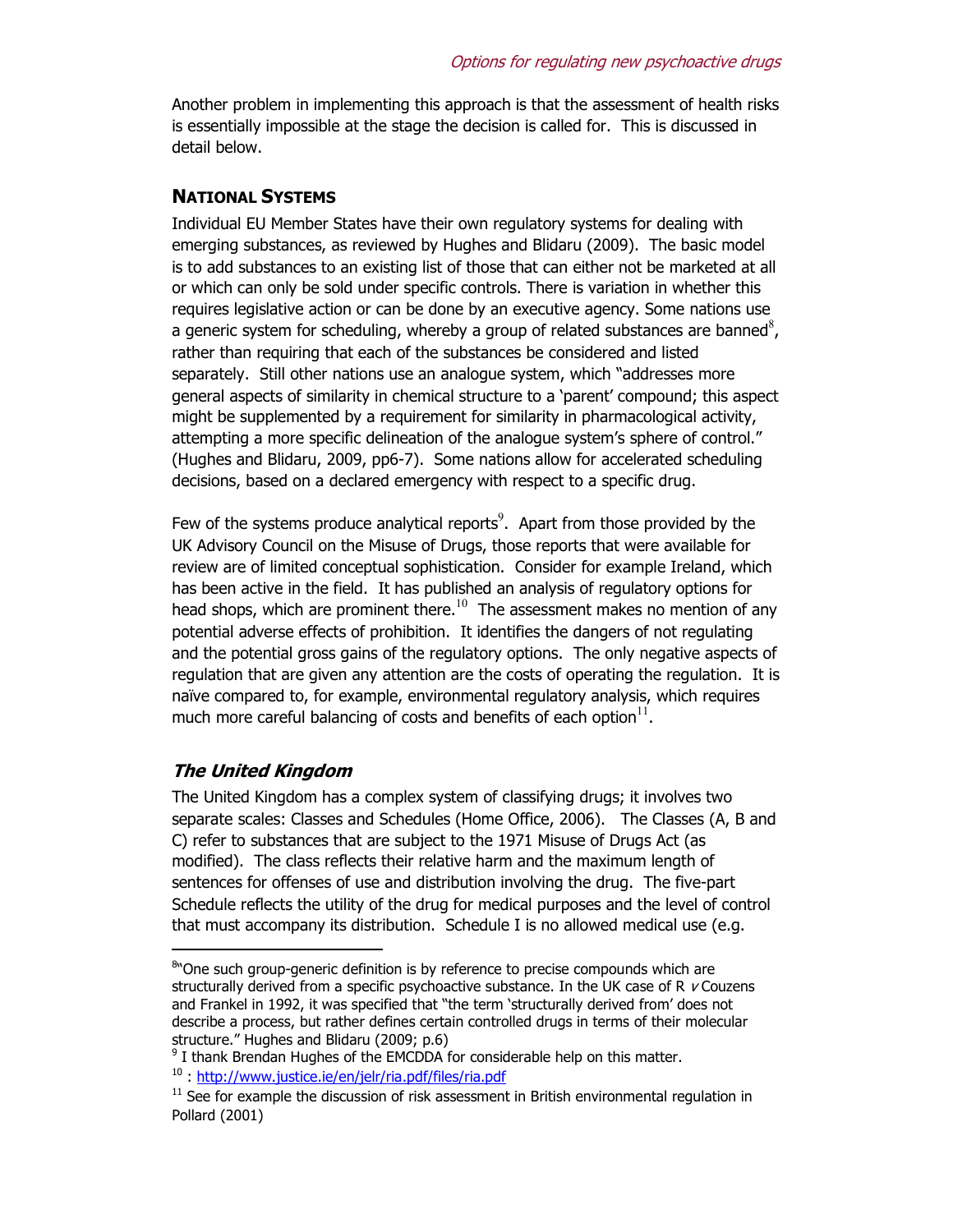LSD, Ecstasy, cannabis). Schedule II includes drugs such as heroin and morphine that have medical uses but are known to be very potent and dangerous; they are subject to tight controls in their legal distribution. As can be seen from the fact that heroin in Schedule II is a Class A drug but cannabis in Schedule I has been either a Class B or C drug during the last decade, the two scales are distinct. Note that in both the Schedule and Class scales no weight is given to the pleasure derived from the substance; only therapeutic utility can be considered a benefit.

The Home Secretary is empowered to seek advice from the Advisory Council on the Misuse of Drugs (ACMD) before making a decision about whether and how to classify/schedule a new drug. The ACMD is an independent body of professionals who do not work for the national government. In contrast to many other European nations (e.g. the Netherlands) the UK does not have specific emergency procedures (EMCDDA, 2009b). In recent instances the time from the Home Secretary's request to delivery of an advisory letter seems to be 3 to 6 months. The Home Office recently announced plans for emergency scheduling of "legal highs," although it is unlikely to come into effect until late 2011.

### **The United States of America**

The United States has a highly structured process for the scheduling of drugs. As described in the scheduling decision for BZP: "In accordance with 21 USC. 811(b) of the CSA [Controlled Substances Act], DEA has gathered and reviewed the available information regarding the pharmacology, chemistry, trafficking, actual abuse, pattern of abuse, and the relative potential for abuse of 2C-T-7, BZP, and TFMPP."<sup>12</sup> There is a three-part test for Schedule I classification:

"(1) The drug or other substance has a high potential for abuse.

(2) The drug or other substance has no currently accepted medical use in treatment in the United States.

(3) There is a lack of accepted safety for use of the drug or other substance under medical supervision"

The US does have an emergency procedure. The Drug Enforcement Administration (DEA) can issue an Interim ruling scheduling a drug for 12 months (with a potential for 6 months extension). At the end of the period the DEA Administrator can only issue a final scheduling decision if the Secretary of HHS has completed an evaluation and recommends scheduling.

Note that there is no reference to harms associated with the distribution, as in the European Union Directive. The Drug Enforcement Administration, primarily a law enforcement agency, is in charge of the process but can consider only health-related consequences. However it is required to consult with other relevant expert agencies in the federal government. It must also consider information provided by any party, public or private, once the decision process begins, as is true of regulatory rule making in the United States generally.

<sup>&</sup>lt;sup>12</sup> http://www.deadiversion.usdoj.gov/fed\_regs/rules/2003/fr0908.htm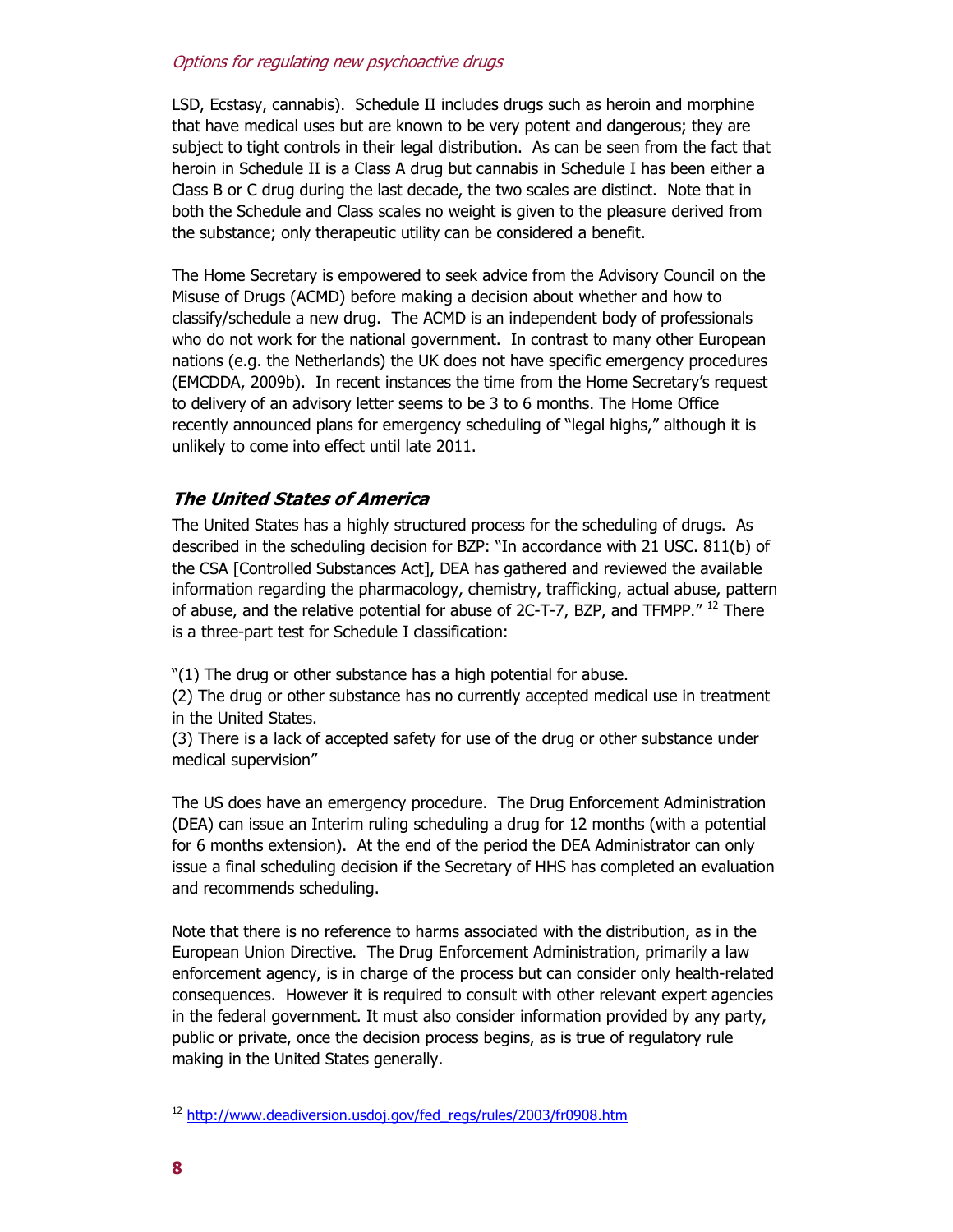Central to the proceedings in the US has been the Federal Analog Act, enacted in 1988, after a previous legislative effort had been struck down by the courts. Until then the DEA had to promulgate a ruling for each chemical separately. With the American regulatory and legal system's extreme deference to due process, this took many months, sometimes years; Kay (2002) describes the four-year process needed to schedule Ecstasy. Instead, the 1988 Act automatically prohibits a chemical if it is "substantially similar in structure" to an already-prohibited drug, and has a "substantially similar chemical effect" or is "represented to have such an effect." Only 70 prosecutions have been brought under the Analog Act because its vagueness prevents prosecutors from being certain that it applies. In every case the courts have found the litigated substance to be an analogue, indicating considerable deference to the government's interpretation of the law.

Though it is difficult to measure the phenomenon across nations in a consistent fashion, legal highs appears to be less of a problem in the US than in Western Europe. It may be that the Federal Analog Act is an important deterrent factor. Its vagueness, which can hamper prosecutors, may amplify the deterrent effect; underground distributors are also unsure whether they would be able to avoid being convicted under the Act. However, one should also note the relative severity of sentences in the United States; ten- to twenty-year federal sentences for drug supply convictions are common enough to give pause to a chemist with reasonable earnings opportunities in legal activities.

## **3. THE EXPERIENCE WITH FOUR NEW DRUGS**

There have been surprisingly few instances in which a new psychoactive substance, not covered by existing regulations or laws, has become a significant problem. Only four have received much attention in the United Kingdom so far, though the threat is continuous $^{13}$ :

### **BZP (1-BENZYLPIPERAZINE)**

-

This drug, briefly available in Hungary as a registered anti-depressant  $14$ , came into the recreational market as a means of ending dependence on methamphetamine (Sheridan et al., 2007). It became a widely used drug in New Zealand in the period 2004-2008, after which time the New Zealand government prohibited it. This is probably the richest and best-documented case of a government struggling with an array of choices for regulating a new drug that was popular but whose dangers were not yet well understood.<sup>15</sup>

 $<sup>13</sup>$ For example, late in the writing of this report, the Economist (2010) reported great concern</sup> in Poland about the sudden emergence of a variety of new drugs, called "afterburners".

 $14$  The tangled tale of BZP's origins is presented in EMCDDA (2007; p.3)

 $15$  There is a relatively large descriptive literature on BZP in New Zealand. See e.g. Gee et al., 2005; Wilkins et al., 2006 and Sheridan et al., 2007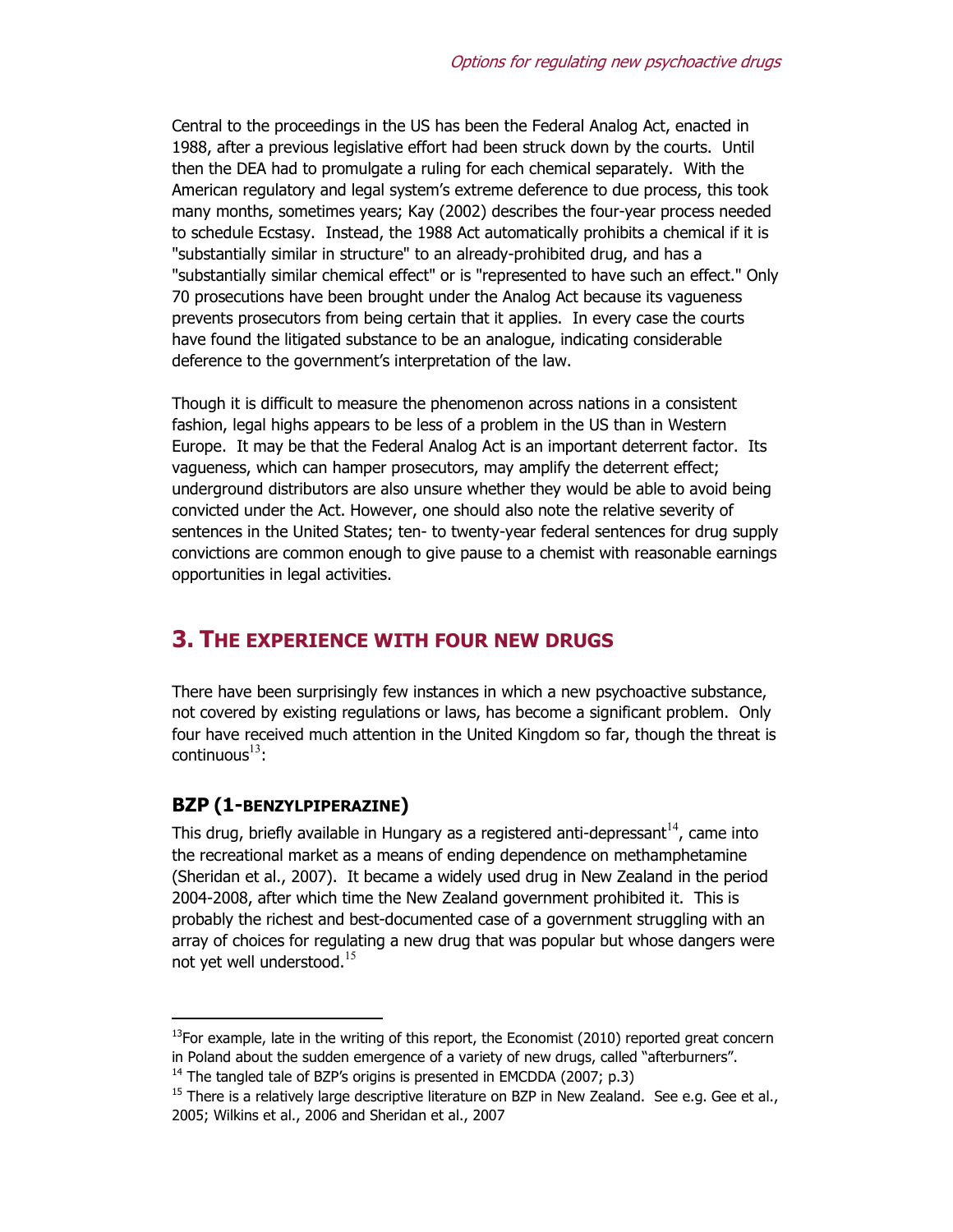The substance first appeared in "party pills" in 2000. The government's initial regulatory efforts were not until 2005, when it was placed in a new schedule within the Misuse of Drugs Act as a "Restricted Substance". This scheduling prohibited sale to anyone under 18 and prohibited various promotional activities, which had previously been widespread; otherwise the substance was unregulated (Sheridan and Butler, 2010). As reported by the New Zealand Law Commission's (2010) review of drug policy, "BZP was the fourth most widely used drug in 2007/08. 5.6% of respondents had used BZP in the previous 12 months, while 13.5% had used BZP at some point in their lives."

There was an intensive review of the regulatory options by the New Zealand Expert Advisory Commission on Drugs (EACD) $16$  in 2006 and 2007 (EACD, 2006 & 2007). The EACD concluded that the risks to users from BZP were modest; the variability of potency of preparations being sold as BZP (without formal regulation) was amongst the most important sources of risk. Acute problems were often the result of combining BZP with alcohol or other drugs. The public health risks were also assessed as modest and there was emphasis on the dangers to the population resulting from its ambiguous legal status. The population saw it as legal, whereas it was merely not prohibited. In fact the products were not subject to formal regulation, only voluntary guidelines from an industry association which were not thought to be effective. The Expert Advisory Committee concluded that, **"**While it is the EACD's view that the research has now demonstrated that BZP does pose a moderate risk of harm, newer substances may be shown to pose a low risk of harm but still be worthy of restrictions. The Committee's view is that the implementation of restrictions should place the burden of proof on the person supplying the substance to demonstrate the safety of a new psychoactive substance (EACD, 2007; p.7). In April 2008 the New Zealand government moved to schedule the drug as Class 1 under the Drugs Misuse Act of 1975; this amounted effectively to full prohibition. There was a six-month transition period in which purchase, possession and use were not yet prohibited.

The drug, whose reported adverse effects include psychosis, renal toxicity, and seizures (Freye, 2009), has also been prohibited in a number of EU member states, Australia and the United States. The US action was much earlier than those of other nations. Already in 2002 an emergency scheduling had taken place. It reflected three deaths that had been identified as involving the simultaneous use of BZP and MDMA. Between 1996, when the drug had first appeared, and 2002, seizures had taken place in 21 states and the District of Columbia. The underlying science was slender and not well interpreted by DEA, which relied on two studies from the 1970s comparing BZP to amphetamines.

The EMCDDA and Europol committee report on how the European Commission should regulate the drug was explicit about the limited evidence available.

 $<sup>16</sup>$  The Committee membership includes both medical and law enforcement personnel. The</sup> tone of the Committee reports is very much that of a medical or public health document, with careful attention to peer reviewed studies and an emphasis on evidence.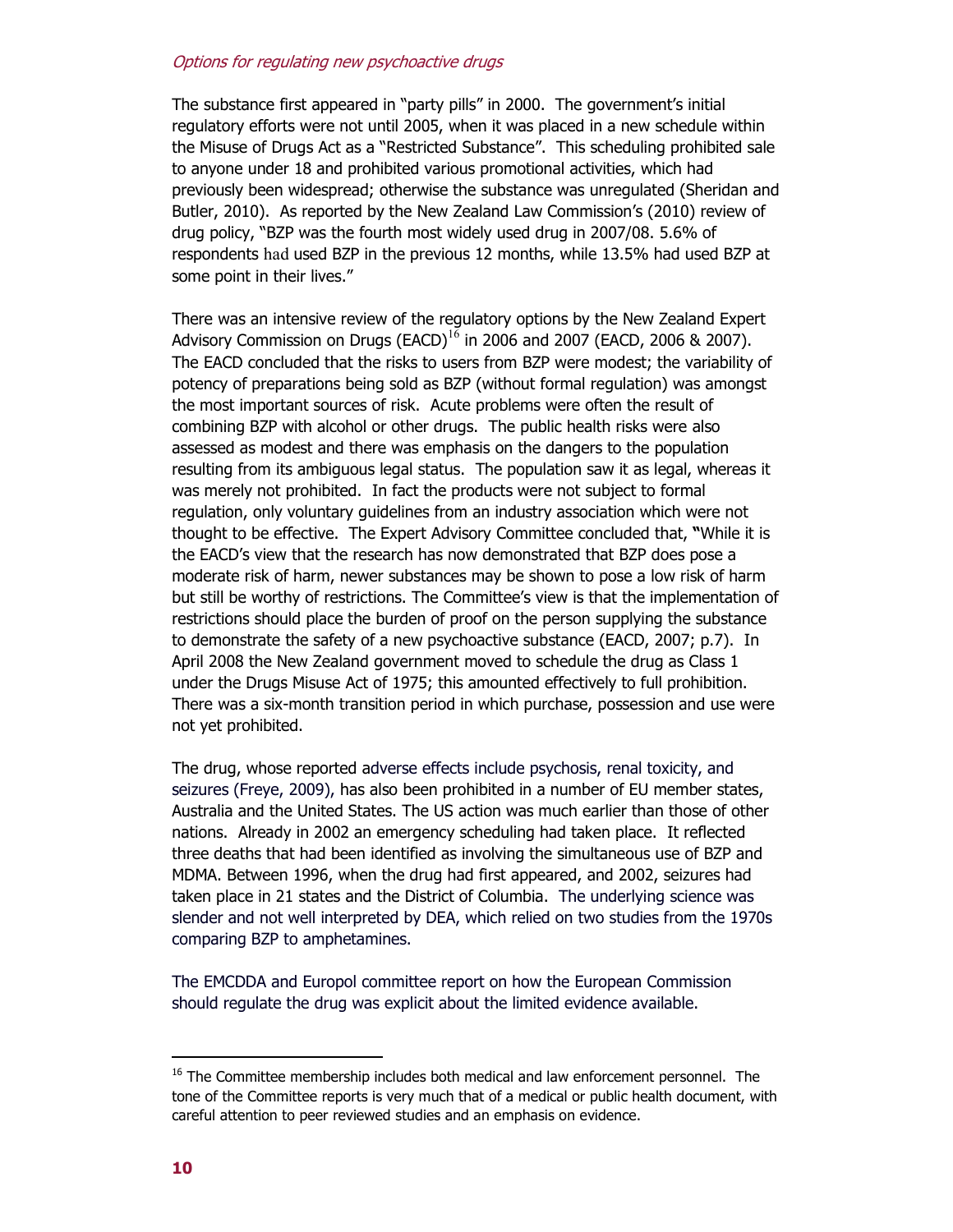"There is an absence of standard safety pharmacology and toxicology data. Only a few direct studies have been made on the physiological properties of BZP in humans, and nothing has been published on the effects of BZP on specific organ systems. Much of the available information derives from indirect sources, either from studies of Trelibet®, from self-reports of users on Internet sites, from clinical observation of intoxicated patients or from post-mortem material. Many of these latter 'case reports' involve polydrug use and therefore suffer from problems of interpretation. Many BZP tablets and capsules also contain TFMPP (1-(3-trifluoromethylphenyl) piperazine). Furthermore, surveys in New Zealand have shown that most users consume BZP with alcohol as well as other psychoactive substances." (EMCDDA, 2007;  $p.4$ <sup>17</sup>

The committee recommendations were thus appropriately very cautious. There was no evidence that the drug was safe for human consumption but the risks seemed modest. The committee did not firmly recommend control. Instead it equivocated, emphasizing in its final sentence the weak evidence base: "Many of the questions posed by the lack of evidence on the health and social risks of BZP could be answered through relatively simple and inexpensive research. A strong conclusion of the Committee was that further studies are needed, especially in respect to potential neurotoxicity and social consequences." (p.9) The appropriate European body (European Council) in 2008 recommended that Member States put BZP on the list of controlled substances.

The Home Office asked the ACMD to review BZP in 2008, after the EMCDDA report was published. Already in 2007 the Medicines and Health Care Products Regulatory Agency (MHRA) had issued a press statement warning that sellers of BZP were potentially subject to prosecution $18$ . The ACMD's task was simply to provide advice on the implementation of the European Council requirement that BZP be placed among controlled substances. The brief ACMD report added little to the existing literature and focused on whether only BZP should be included, or whether it should be a broader class; it decided on the latter $^{19}$ .

 $17$ The discussion of interaction with alcohol raises an important issue. If, despite label warnings, it is predictable that users will take the two substances simultaneously, should that figure in the risk assessment?

 $18$  The agency stated that "There are piperazine containing medicines for human use which must be sold in pharmacies. Any other pills containing piperazine or its salts or derivatives would be classified as unlicensed as there are no safeguards in relation to the safety, quality or efficacy of the pills." See http://www.mhra.gov.uk/NewsCentre/Pressreleases/CON2030603  $19$  The class was defined as "1-benzylpiperazine and any compound structurally derived from 1-benzylpiperazine or 1-phenylpiperazine by substitution in the aromatic ring to any extent with alkyl, alkoxy, alkylenedioxy, halide or haloalkyl substituents, whether or not substituted at the second nitrogen atom of the piperazine ring with alkyl, benzyl, haloalkyl, or phenyl substituents." (ACMD, 2008)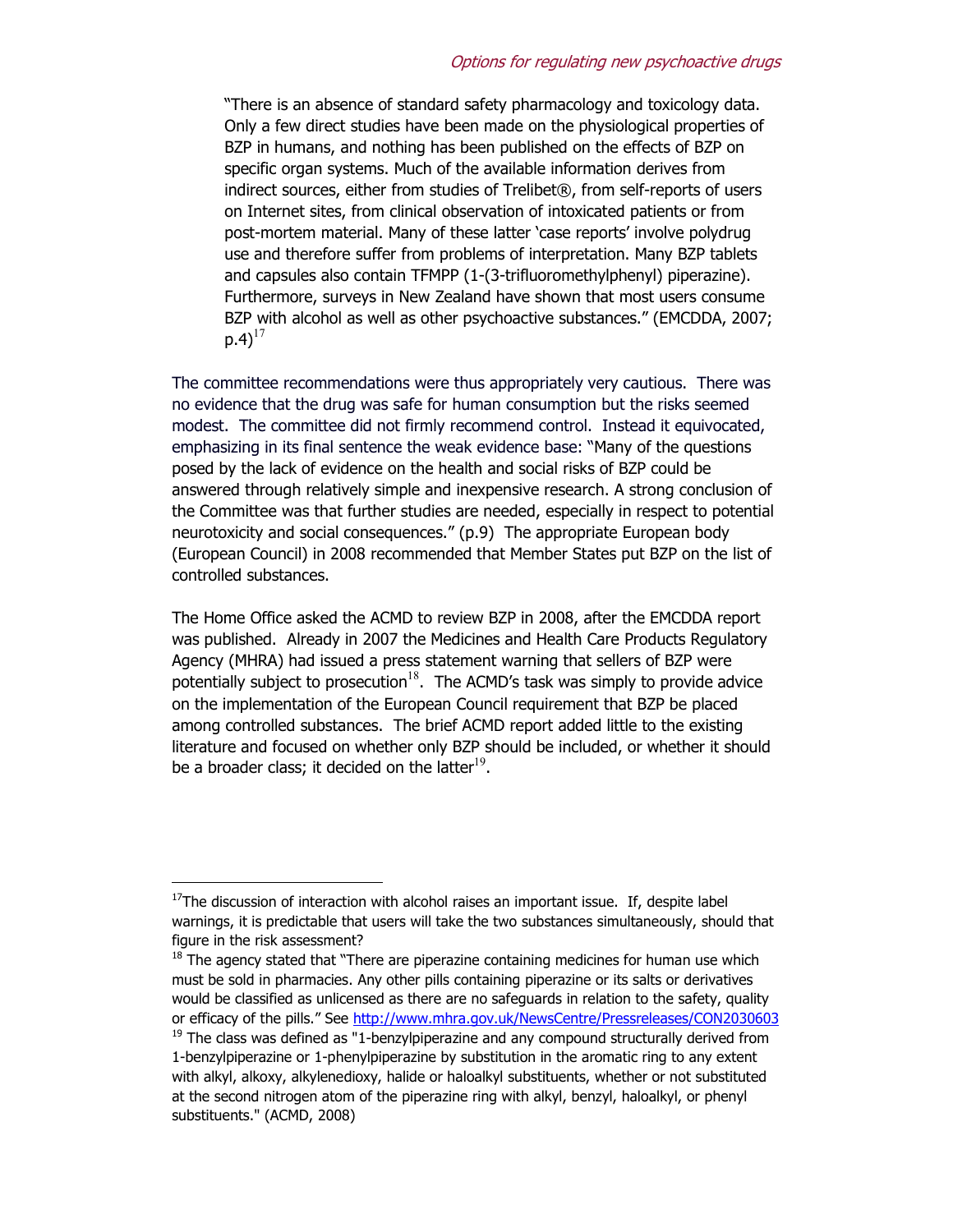### **SPICE**

Spice is a set of herbs with some synthetic cannabinoids added. The regulatory issues have been analyzed by the EU system (Griffiths et al., 2010; EMCDDA, 2009). Spice is poorly defined. Its active ingredient could be any one of a large number of cannabinoids that are not regulated and about whose harms little is known. Further complicating matters, it often does not contain the materials that are identified on the package.

It has been very much an Internet phenomenon, where it is advertized for purposes other than consumption (e.g. incense). "The United Kingdom noted that a Google search produced over 11 million hits for Spice Gold (higher than most of the commonly used illicit drugs)" (EMCDDA, 2009, p.14).

It was first identified officially in Sweden in 2007, though it had been available at least since 2004. There was an EMCDDA expert meeting early 2009, which surveyed Focal Points<sup>20</sup> as to whether there was any evidence of Spice being available in their countries. Among other indicators, the survey considered web sites advertizing either in the country or aimed at the country. The drug was not available on sites in countries that had prohibited the drug. Where it was available the price per dose was comparable to the price of cannabis per joint, approximately 3-4 euros.

Though it was available from almost half of a sample of online shops that were surveyed, the reports from Member States showed a great deal of variation in availability. For example, "the French Early Warning System suggested that the presumably target population for these drugs (mainly party goers) showed little interest in these types of products." (EMCDDA, 2009, p.13) No mention was made of any organized crime involvement.

The EMCDDA/Europol expert group was unable to reach a firm conclusion about any aspect of the substance: its harms, popularity or sources<sup>21</sup>. Indeed, when written up for journal publication (Griffiths et al., 2010), the drug was offered as a case study in the problems presented by globalization and market innovation with an emphasis on complexity and uncertainty.

The Advisory Council on the Misuse of Drugs was willing to go further, though it did not conceal the highly speculative basis of its recommendation that the drug be classified under the Misuse of Drugs Act in the same schedule as cannabis.

"Our report explains that the detailed pharmacology of these synthetic Compounds [in Spice] is, as yet, unknown. There are also a large number of

<sup>&</sup>lt;sup>20</sup> Each Member State has a Focal Point responsible for provision of data to the EMCDDA.  $21$  The EMCDDA has not issued an official report under the 2005 Council Decision . A box on the first page states "This report is not an official EMCDDA publication, it is prepared to inform a specific group of recipients and is, therefore, not suitable for wider public dissemination. The report has no legal meaning under the terms of Council Decision 2005/387/JHA.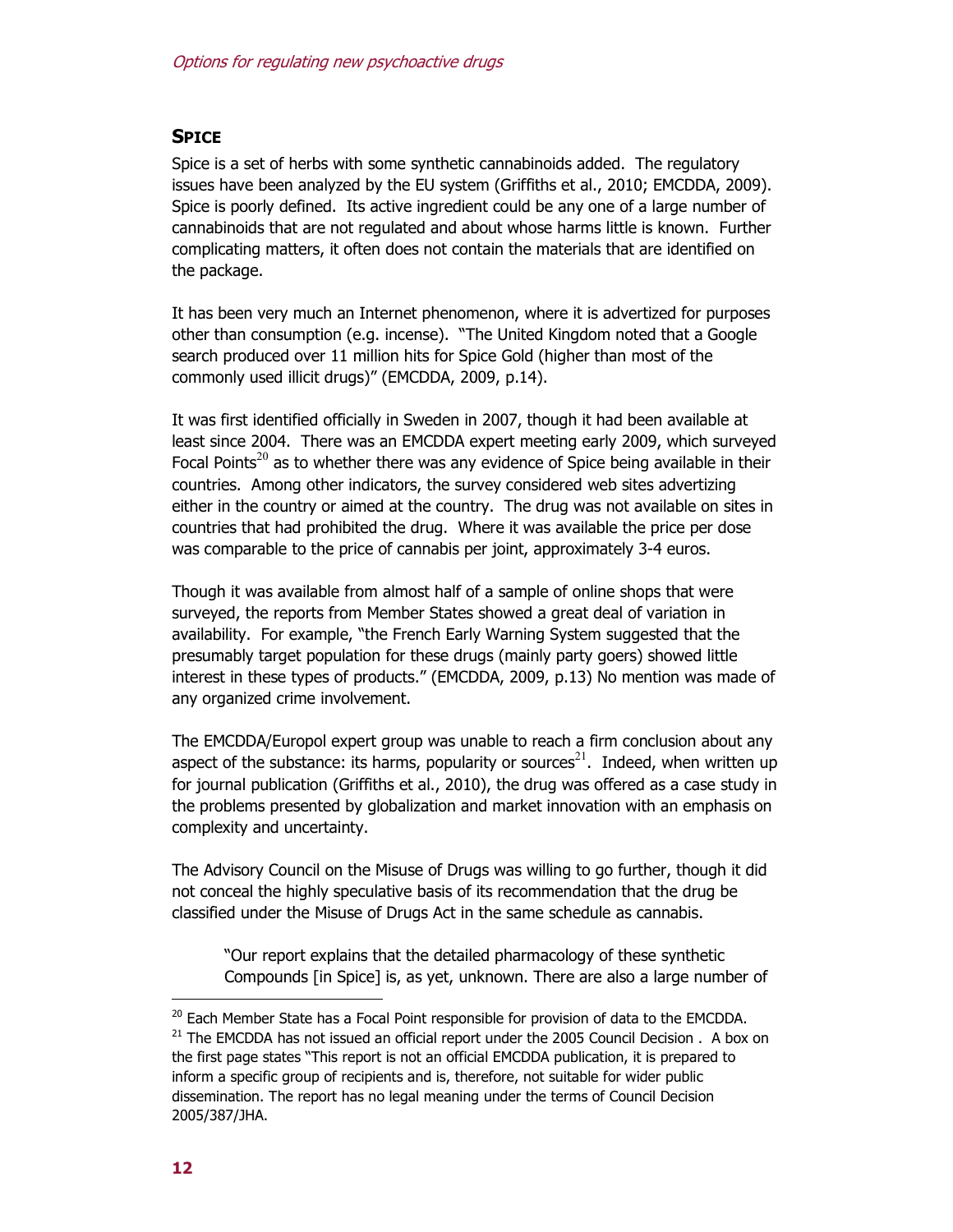potential cannabinoids that could be synthesised. However, some inferences can be made based on the chemistry of the drugs identified to date and it is very likely that these synthetic cannabinoids will produce harmful effects similar to those associated with THC. Indeed, our report notes that the substances containing the synthetic cannabinoids have the potential to be more harmful than cannabis due to their method of manufacture and that the compounds present and their quantity (and hence potency) is unknown to the user.

After consideration of the available evidence, the ACMD concludes that with respect to the classification of substances under the Misuse of Drugs Act, the harms of the synthetic cannabinoids are broadly commensurate with those of cannabis and that they should be classified accordingly." (ACMD, 2009; pp.2- 3)

In the United States, Spice has not received much attention and, as noted before, did not appear in the DAWN system of information from Emergency Departments and Medical Examiners as recently as 2010. For example, in discussing major components of Spice, DEA refers to its occurrence in European recreational markets and not in the United States. $^{22}$  The same document also mentions just an occasional seizure of a drug with that name.

Nonetheless, on November 24, 2010, the DEA announced that it proposed "using its emergency scheduling authority to temporarily control five chemicals (JWH-018, JWH-073, JWH-200, CP-47,497, and cannabicyclohexanol) used to make 'fake pot' products…. Since 2009, DEA has received an increasing number of reports from poison centers, hospitals and law enforcement regarding these products. Fifteen states have already taken action to control one or more of these chemicals" (DEA 2010). No information beyond the press release was provided. $^{23}$ 

### **MEPHEDRONE**

-

Mephedrone (4-methylmethcathinone) is a substituted cathinone (an ingredient of khat) commonly known as Miao/Meow or TopCat. It is the most recent legal high to attract attention, particularly in the United Kingdom, which accounts for 88% of European seizures of the drug (EMCDDA, 2010). Measham et al. (2010) argue that it has emerged in part as the consequence of problems in the Ecstasy market, where consumers have found it difficult to obtain product of consistent quality. Mephedrone provides Ecstasy-like effects, though also some stimulant effects more characteristic of amphetamine.

"Spice"]http://www.deadiversion.usdoj.gov/drugs\_concern/spice/spice\_cp47497.htm

 $22$  CP 47,497 and homologues 2-[(1R,3S)-3-hydroxycyclohexyl]-5-(2-methyloctan-2-yl)phenol) [Purported Ingredient of

 $23$  It is unclear that the ban, which was supposed to be in effect 30 days after the issue of the Notice had actually been put in place. A troll of drug activist web sites turned up a number commenting that there had been no follow-through. Whatever uncertainty existed was clarified by March 1, 2011, when a temporary order was issued: http://www.justice.gov/dea/pubs/pressrel/pr030111.html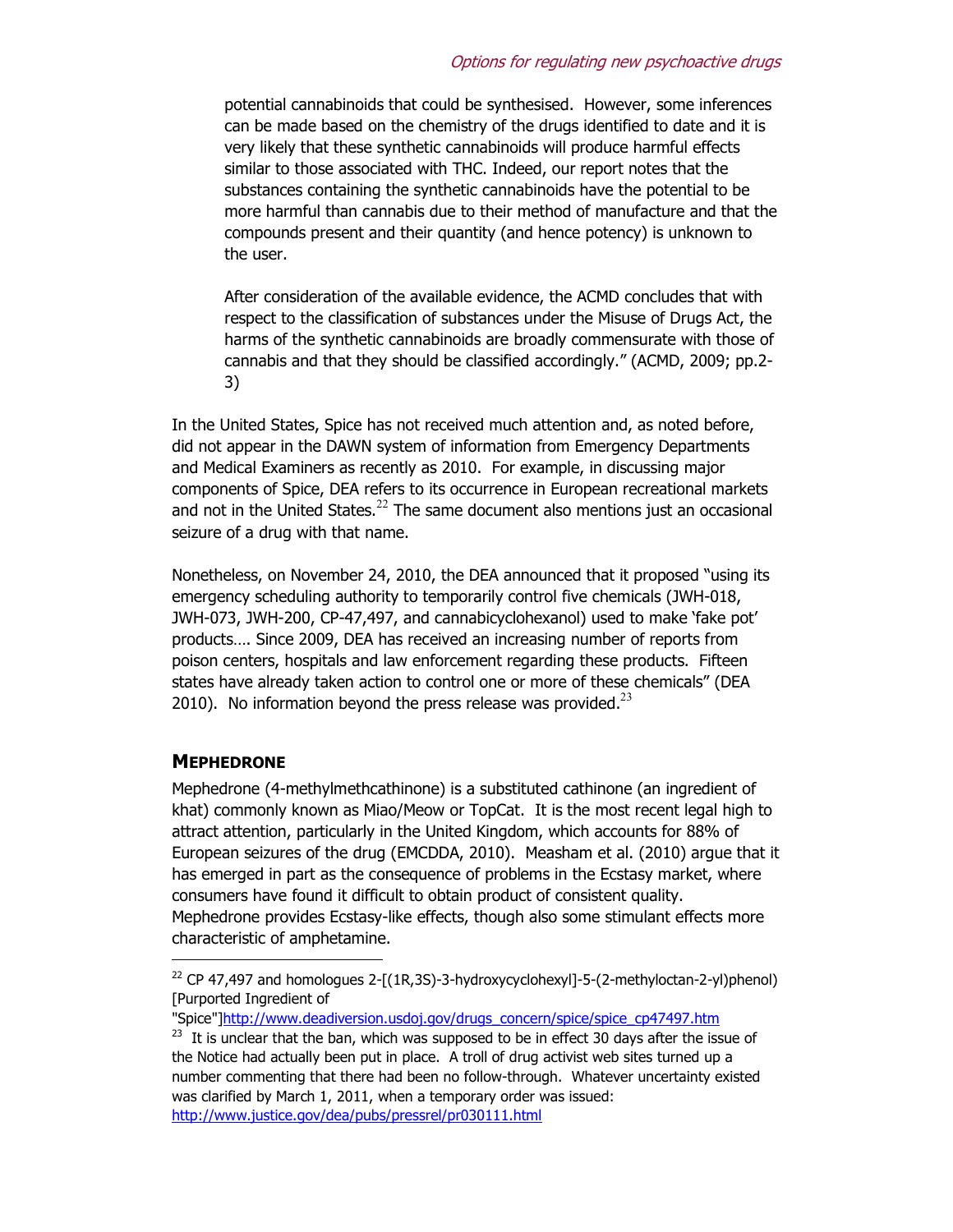Once again knowledge of the adverse effects of the substance is slight, though in contrast to Spice it is well defined. The 2010 report by the EMCDDA states: "There are no formal pharmacokinetic and pharmacodynamic studies on mephedrone. There are no published formal studies assessing the psychological or behavioural effects of mephedrone in humans. In addition, there are no animal studies on which to base an extrapolation of potential effects. Therefore psychological and behavioural effects related to mephedrone use are based on users' reports and clinical reports of acute mephedrone toxicity." (p.12) The user reports used in the analysis derived from an on-line survey of subscribers to MixMag, a dance music magazine. A wide variety of negative effects were reported and some by a large fraction of the users.

A survey of EU Member States found that only the UK and the Netherlands had made substantial seizures; the nine others with any seizures reported totals of between 2 and 325 grams. Eight other member states reported no seizures of mephedrone.

The United States has yet to see any substantial sign of mephedrone, though in January 2011 there was reporting of a problem emerging in Mississippi (Byrd, 2011). One state, North Dakota, has scheduled the substance but an interview with an executive of the state agency responsible for the decision suggests just how little evidence is needed for such decisions at the state level. What follows are notes from Alexa Briscoe:

"The Bismarck Tribune ran four stories on mephedrone around the time it was placed under Schedule I within the state, via an emergency ruling<sup>24</sup>.

The agenda for the emergency scheduling meeting states: "The purpose of this rule is to schedule substances which have an actual or relative potential for abuse; and which bear risk to the public health by unknown individuals using them by inhaling the smoke, vapors or by ingesting or injecting the substances"; however, I have been unable to find any sort of study conducted by North Dakota to demonstrate such potential for abuse and health risks, or even any review of existing studies or cases.

In response to an email, an official of the North Dakota Pharmacy Board said: 'We had a couple of teenage girls in the hospital here after injecting the "bath salts" intravenously, presumed to contain mephedrone. The news reports and general research into the drugs chemistry and effects were enough for the Board and the Attorney General. When the lab report came back it was actually 3,4-methylenedioxypyrovalerone (MDPV) so we scheduled that one, as well.

<sup>&</sup>lt;sup>24</sup> For example, 2/24/10: "Legal highs" hit Bismarck (http://www.bismarcktribune.com/news/local/crime-and-courts/article\_79ac9362-21a5- 11df-8cf1-001cc4c002e0.html)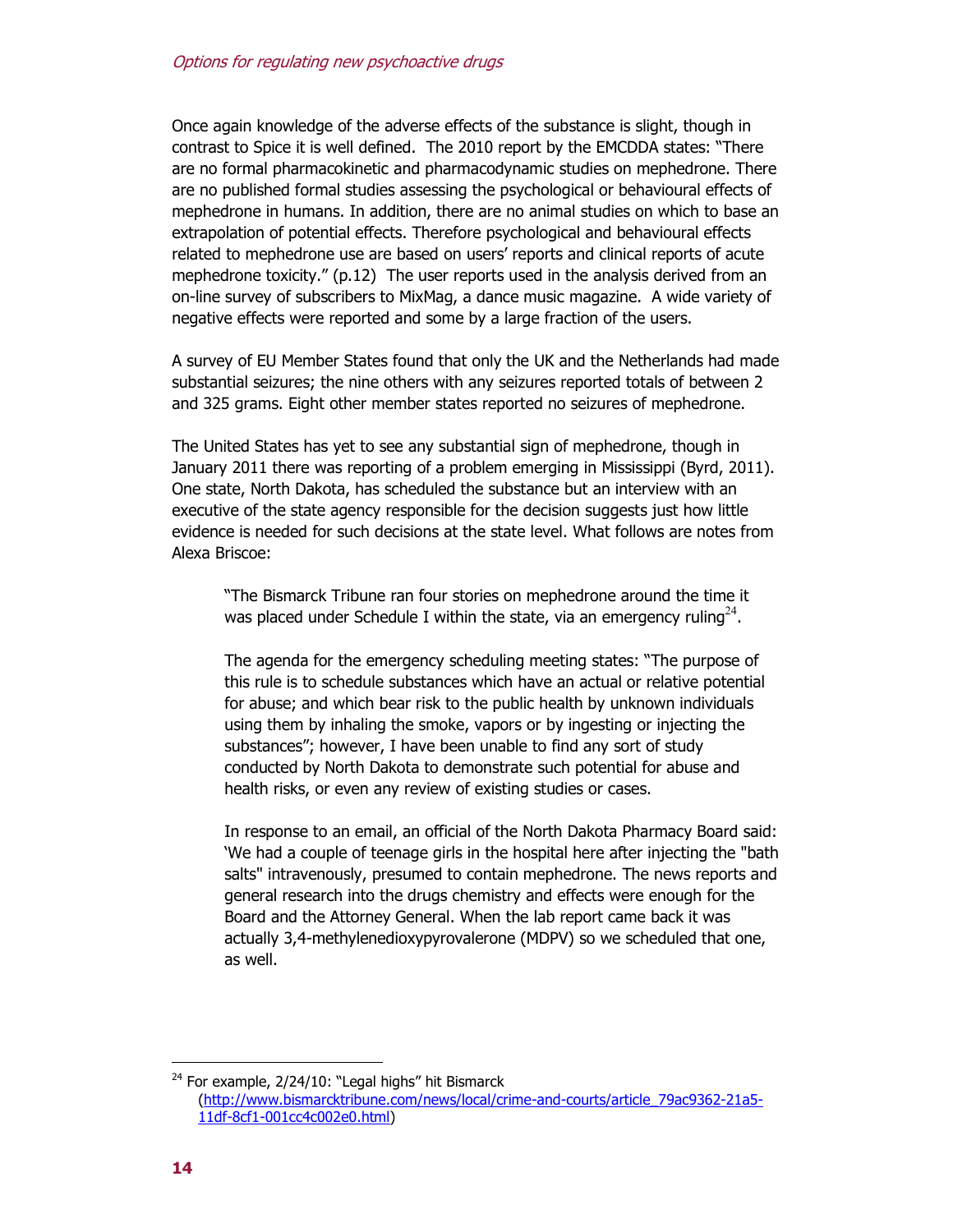We have not heard any good reasons why we should change the action, so they will stand and the legislature will get a chance to review the action in our 2011 session.

If we had truth in labeling for Bath Salts, K-2 and Spice products, maybe protection of the public would not require the scheduling. It makes it pretty tough for the emergency room physicians to treat someone when they have no idea what the patient has used.'"

#### **NAPHYRONE/NRG-1**

Naphyrone is a high-potency cathinone; harms closely equate with those of mephedrone, but the standard dose of naphyrone is one-tenth as large. It is sold in the UK largely through the internet. The ACMD (2010) states that a majority of samples described as containing naphyrone actually contain mephedrone and other related compounds<sup>25</sup>. Indeed the ACMD speculates that this may be the consequence of mephedrone distributors dumping their produce under a nonprohibited label, now that mephedrone itself is listed under the Misuse of Drugs Act.

Naphyrone has considerable abuse potential. It is a triple-uptake inhibitor like cocaine (with ten times the potency) rather than a single-uptake inhibitor like damphetamine and MDMA. The lack of transparency regarding content could easily lead to overdoses given the relative strength of naphyrone<sup>26</sup>.

The ACMD noted that "there have been no confirmed cases of acute toxicity associated with the use of naphyrone." (pp.11-12) Further: "The ACMD is not aware of any relationship between naphyrone and anti-social behaviour or acquisitive crime." (p.13) In recommending classifying it as a Class B drug, the ACMD emphasized that (1) drugs marketed under this name often contained other drugs (2) the differences in dose size between naphyrone and the drugs often sold under that name were large and (3) the effective dose size of naphyrone was so small (25 mg.) that many users were likely to take dangerously high doses.

David Nutt, former chair of the AMCD who was fired for his outspoken views, has been highly critical of the decision. He notes the absence of evidence of either harm or popularity and argues that the decision can have adverse consequences for medical research, since it will inhibit exploration of a family of chemicals that might have value in the treatment of addiction (Nutt, 2010).

The drug is not regulated in the United States at present.

-

Figure 2, taken from Coulson and Caulkins (2011) shows how emerging substances have been scheduled in the UK, US and Australia. As they note, there is a great deal

 $25$  The principal source of this claim is Brandt et al. (2010) which reports on just 24 purchases from 18 websites.

 $26$  That is an example of the importance of the social context of a drug. The harm is not inherent in naphyrone but in how it fits into the historical development of psychoactive substances.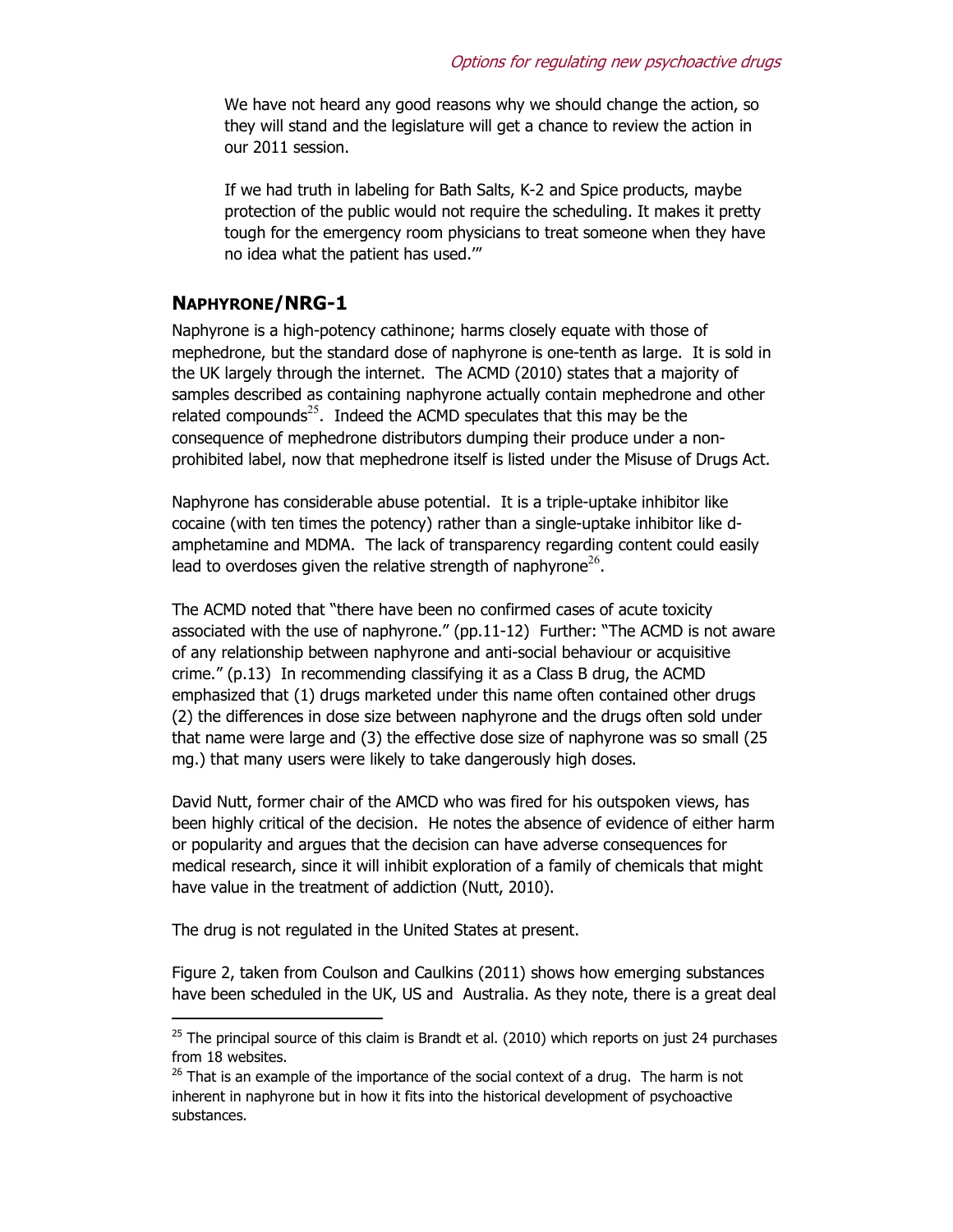of overlap across the three countries. Of the 38 substances on the list, 26 (two thirds) are scheduled in all three jurisdictions; only 5 are scheduled in just one jurisdiction. There are in addition 38 substances that are scheduled not only in these three countries but also by Canada, New Zealand and the United Nations.

## **Figure 2. Venn Diagram Indicating which Emerging Substances Have Been Scheduled in the United States, United Kingdom, Australia<sup>27</sup>**

(Source: Coulson and Caulkins, 2011)



# **4. LEARNING FROM OTHER REGULATORY FRAMEWORKS**

As noted in the Introduction, there are quite different models of regulatory decision making that might be considered appropriate for making decisions about these new drugs. We consider two alternatives here: the system used for alcohol and tobacco in many nations and that used for food supplements in the United States

### **ALCOHOL AND TOBACCO REGULATION**

Given the continuing interest in making comparisons between the harmfulness of the two principal legal drugs, alcohol and tobacco, and of those that are banned under the Drug Misuse Act, it has been suggested that the alcohol and tobacco regulatory

 $27$  38 substances that have been scheduled everywhere are not listed explicitly for sake of clarity.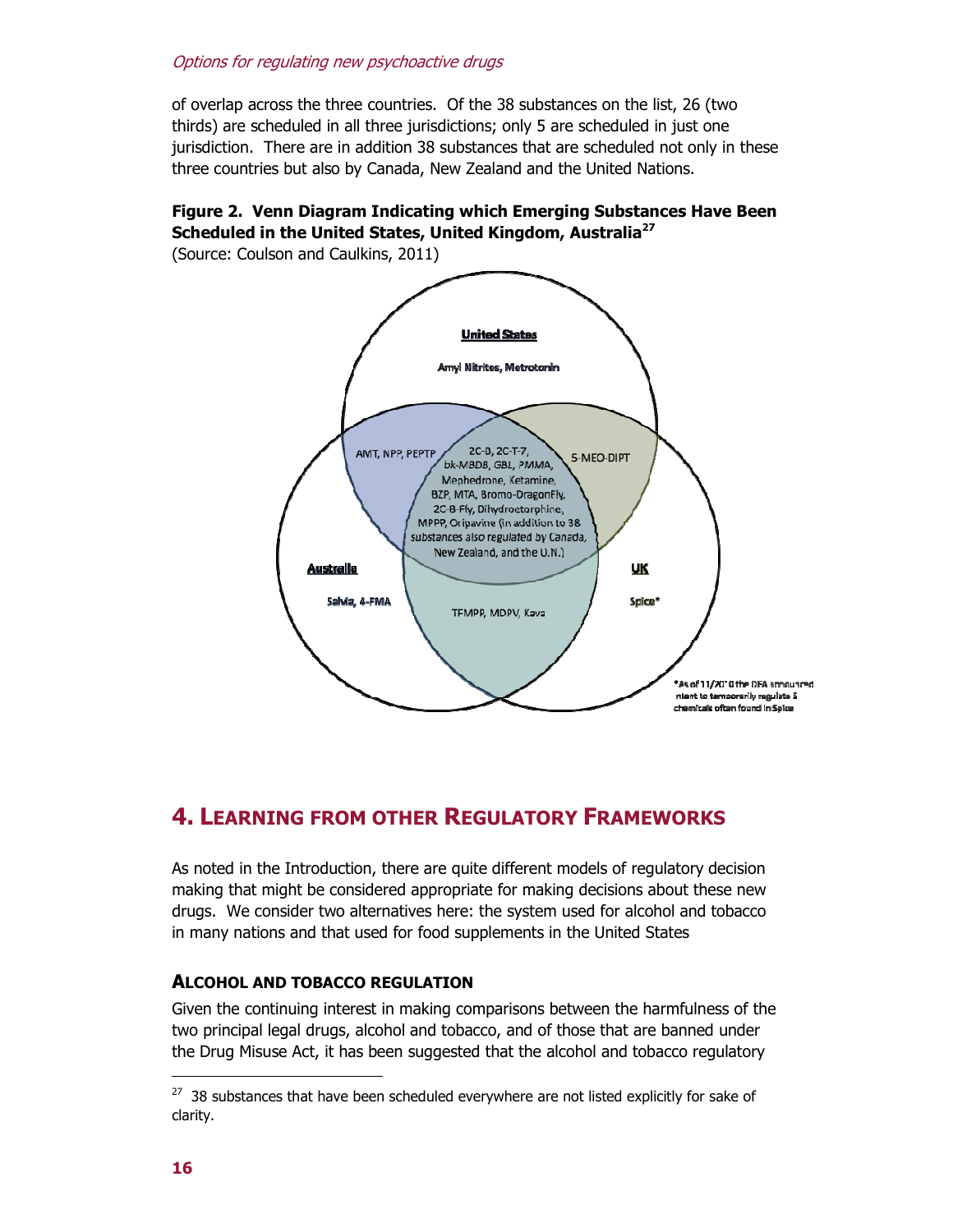systems could provide a useful model for comparison. There is an international Framework Convention on Tobacco Control but that is far less intrusive on individual nations' policies than the conventions for psychoactive drugs. There is no counterpart for international alcohol control. Western countries have developed elaborate and highly intrusive regimes for these two products, governing both the nature of what can be sold and how it can be promoted. Though many observers argue that the existing regulatory regimes are insufficiently stringent (see Cook, 2007 for an assessment of alcohol control), in many countries they have been tightened in recent years. In particular, restrictions on promotion and taxation of cigarettes are vastly tighter than were a generation ago.

Yet as schemes for the assessment of new products, there seems little to be learned from either substance. New alcohol or tobacco products may attract regulatory attention if they represent an exaggeration of existing forms, as for example when attention was drawn in the U.S. to drinks that contained caffeine as well alcohol; see the FDA notice banning certain products<sup>28</sup>. However regulation has not had to deal systematically with the issue of distinctive new substances.

#### **REGULATING UNDER FOODS OR RELATED LEGISLATION**

Another alternative approach to regulating these new substances that make no therapeutic claim is to treat them not as drugs, for which the government has to make safety and efficacy determination before letting them on the market, but instead like other products where there is a presumption of safety which can be challenged when the government has gathered data indicating dangers. This is a common approach to the regulation of food in Western countries.

The experience with weight loss products in the United States offers a sobering lesson. These products provide a particularly strong analogy because the producers provide a continuing string of apparently new products, making claims about them which are difficult to validate.

The weight loss products are regulated by the FDA (Food and Drug Administration) but as foods rather than drugs; see GAO (2002) for a full description of the system. The presumption is that foods are safe until proven otherwise; the burden of proof is on the government to show that a product is unsafe rather than on the manufacturer to show that it is safe. If a food or weight loss product is found to be unsafe or dangerous, then the FDA can require that the product be pulled from the market. The Federal Trade Commission (FTC) can, and does, regulate the advertizing for these products. Most importantly, the producers may not claim the product cures any disease or illness.

The market for these weight loss products in the United States is estimated to be about \$2 billion per annum (Cawley, 2011). Most of the products marketed are at best ineffective; some are harmful, a few extremely so. The advertizing ranges from the inaccurate ("lose weight while you sleep") to the ludicrous: "7 weeks ago I

<sup>&</sup>lt;sup>28</sup>http://www.fda.gov/NewsEvents/Newsroom/PressAnnouncements/ucm234109.htm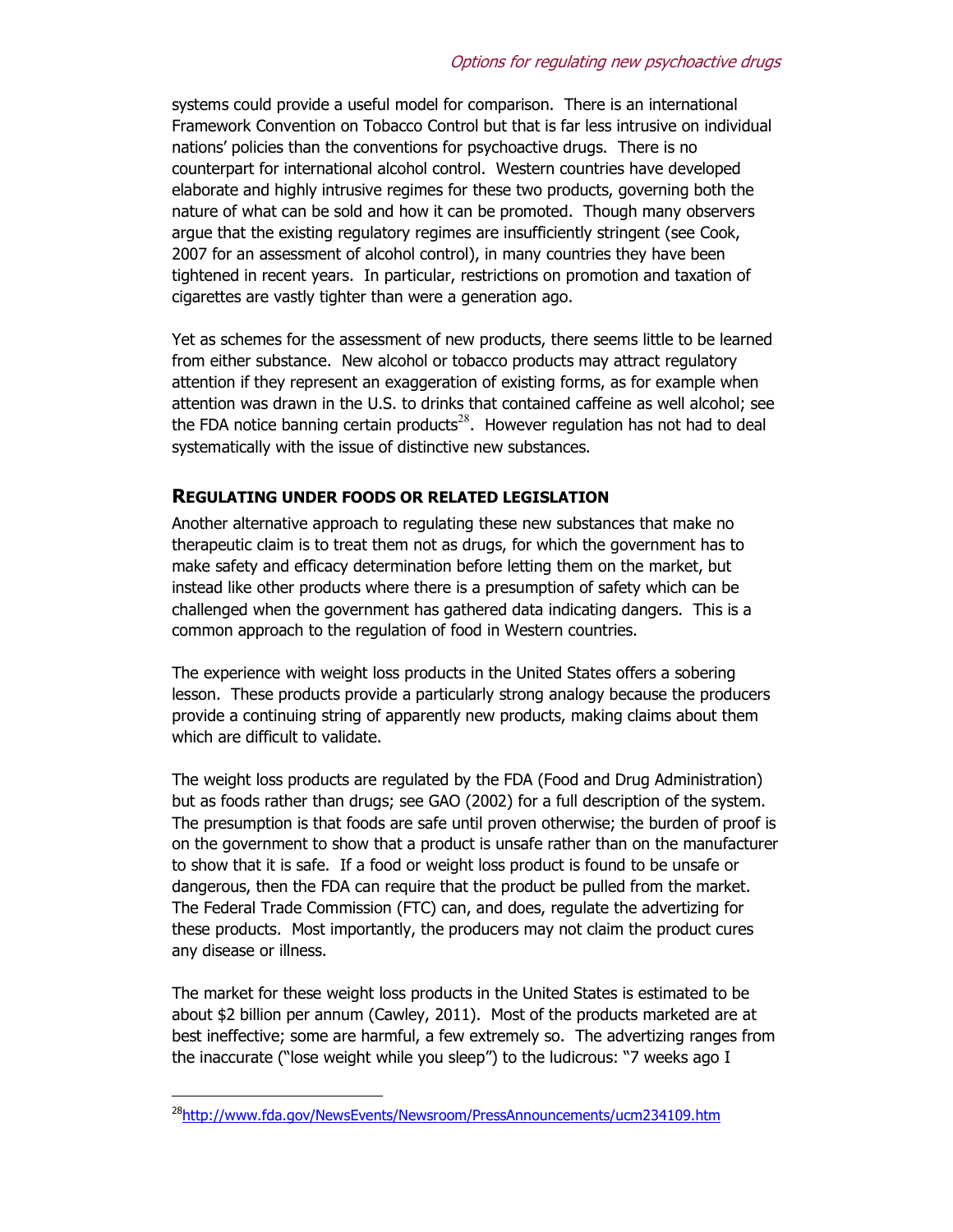weighed 268 lbs, now I am down to just 148 lbs! During this time I didn't change my eating habits at all: "This latter claim is equivalent to a daily deficit of over 8,000 calories. (FTC, 2002)

The fact that these products are distributed in a legal market provides false reassurance about government regulation. Approximately half of American believe that the weight loss products are approved for safety and efficacy before they can be sold to the public (Pillitteri et al., 2008). The same ignorance held for young physicians: over a third of physicians in residency programs believed that these products needed to be approved by the FDA before they could be marketed. The FDA has difficulty obtaining information about adverse events involving these products (GAO, 2002) since the producers do not have an obligation similar to that of pharmaceutical manufacturers to monitor post-market experience. The GAO (2002) report described the problem in detail.

"It is more difficult to study the safety and efficacy of multiple-ingredient products because each product may have a different combination of ingredients, meaning that each individual product would need to be studied. Further, the amounts of ingredients in a product may be unknown if the product contains a "proprietary blend" of various ingredients. Proprietary blends must list ingredients but are not required to specify the amount of any individual ingredient. Finally, it is harder to identify patterns in the adverse events associated with multiple-ingredient products and attribute the events to either an individual ingredient or a combination of ingredients. A study found that in 95 percent of the adverse events reported to FDA for products containing chromium, the products also contained as many as 11 additional ingredients, any of which may have been responsible for the adverse event. It is also possible that it is the interaction of these ingredients that is responsible for the adverse events." (p.10)

Efforts to restrict false advertizing are weakened by the lack of certainty as to the composition of any product. The FDA and FTC regularly file suits against the manufacturers on safety grounds (the FDA) or false advertizing (the FTC). State and local authorities also regularly file suits and occasionally obtain substantial awards against the manufacturers. Nonetheless the problem continues, reflecting the fly-bynight nature of many of the manufacturers; they move from one banned substance to another, with a different name both for the product and the manufacturer and many of the same ingredients.

There are many ways in which the regulation of these weight loss products and their advertizing could be strengthened. For example, the producers could be required to conduct post-market monitoring and to list all ingredients. Nonetheless, there is little in the American experience with weight loss drugs to recommend this regulatory approach for new psychoactive drugs. While it would prevent or delay the adverse consequences of prohibition for drugs that turn out not to be harmful, it allows those that truly are dangerous to linger in the market, with the apparent endorsement of the government, for a long period.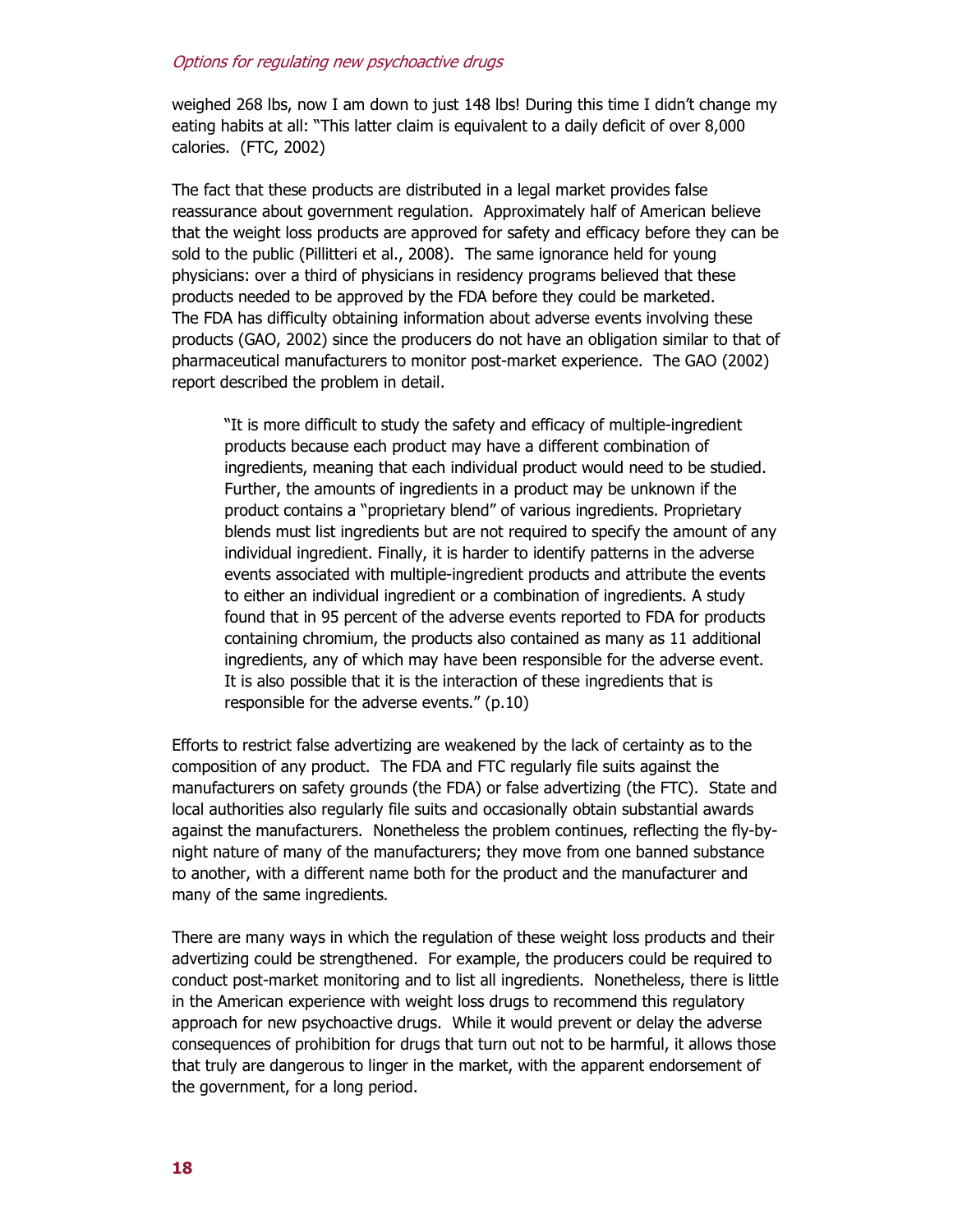| <b>Type of Regulatory</b><br><b>Framework</b>                | <b>Examples of Use</b>                                      | Some issues/considerations                                                                                                                                                                                                                                        |
|--------------------------------------------------------------|-------------------------------------------------------------|-------------------------------------------------------------------------------------------------------------------------------------------------------------------------------------------------------------------------------------------------------------------|
| Foodstuffs regulations<br>(presumption of safety)            | Weight loss products<br>Performance enhancement<br>products | Rapid product turnover<br>$\bullet$<br>Difficulty/cost of evaluating<br>$\bullet$<br>individual products<br>Presumption of approval by<br>$\bullet$<br>public<br>Allows too much exposure to<br>$\bullet$<br>dangerous products                                   |
| Regulation of specific<br>commodities                        | Alcohol regulation<br>Tobacco regulation<br>Solvents        | No relevant examples of<br>$\bullet$<br>applicability to "legal highs"<br>due to low product turnover.                                                                                                                                                            |
| Medicines regulations<br>(safety/efficacy must be<br>proven) |                                                             | Slow to address new<br>$\bullet$<br>substances<br>Manufacturers/potential<br>$\bullet$<br>users advocate for approval<br>Production and ingredients<br>$\bullet$<br>tightly controlled<br>Only substances with proven<br>$\bullet$<br>medical use can be approved |
| Regulation of illicit<br>substances                          | U.N. Conventions<br><b>National laws</b>                    | Slow to address new<br>$\bullet$<br>substances<br>Biased towards prohibition                                                                                                                                                                                      |

**Table 1: Summary of main regulatory options available** 

# **5. REGULATORY OPTIONS: GENERAL CONSIDERATIONS**

What are the options for a government facing a new substance, about which not a lot is known but for which there are some indications both of potential harms to users and a growing popularity, whether for recreational or self-medication purposes? Table 1 and the four cases briefly summarized above point to the dilemmas of making decisions with limited information for which one outcome (a dangerous substance has not been prohibited) is far more salient than others. They can be seen to illustrate the application of the precautionary principle, a major advance in thinking about the regulation of health and environmental hazards.

### **THE PRECAUTIONARY PRINCIPLE**

The problem of choosing regulatory options for new psychoactive substances is, analytically, not unique. It is simply another instance of the government being required to make regulatory decisions under uncertainty. For this, in recent years, great attention has been given to the "precautionary principle". Though its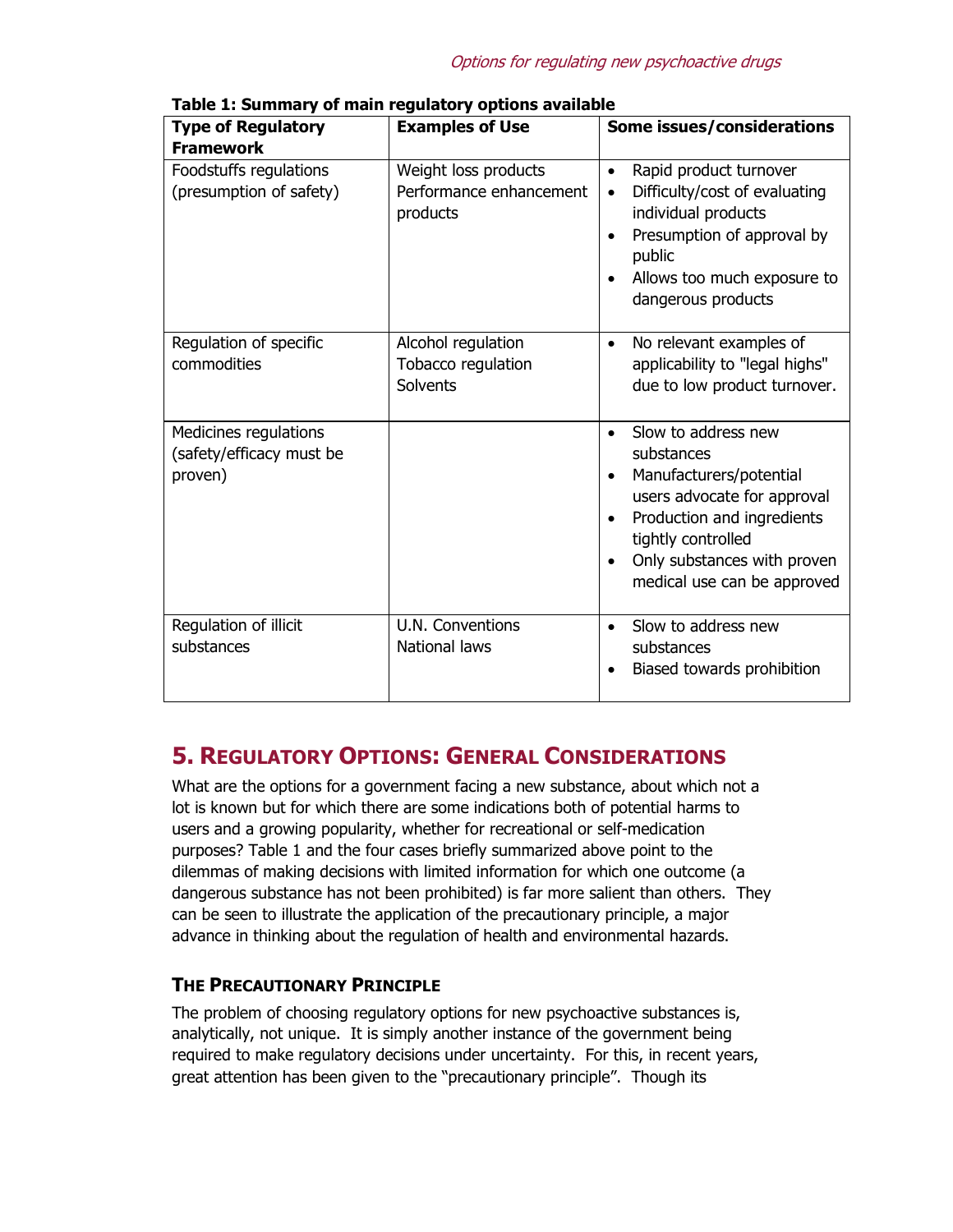application in environmental policy decisions has been given much more emphasis, it is useful to examine its applicability to drug regulatory decisions.

The definition of the principle that is most widely quoted is from the 1992 Rio Declaration, which states that: "where there are threats of serious or irreversible damage, lack of full scientific evidence shall not be used as reason for postponing cost-effective measures to prevent environmental Degradation". It is, as stated there, a very modern principle. Scientific knowledge is seen as an essential element for making policy decisions, in particular setting regulations. Very often, indeed almost invariably, the scientific base for a decision is vulnerable to criticism, as can be seen by the frequency with which U.S. courts sustain challenges to regulatory decisions on the basis of weak evidence.

In what circumstances can the precautionary principle be invoked? The European Commission, implementing the Council's adoption of the principle in its Resolution of April 13, 1999, states:

The precautionary principle may be invoked where urgent measures are needed in the face of a possible danger to human, animal or plant health, or to protect the environment where scientific data do not permit a complete evaluation of the risk. It may not be used as a pretext for protectionist measures. This principle is applied mainly where there is a danger to public health. For example, it may be used to stop distribution or order withdrawal from the market of products likely to constitute a health hazard. $^{29}$ 

The phrasing could not be more appropriate to decision-making involving new drugs, about which the science is indeed uncertain and which pose a potential risk to public health.

The precautionary principle is controversial even in its intended setting. Cameron (2006) in an analysis of its applicability to environmental regulation suggests that it is a very narrow application of general risk management. It is, in the simple form, only applicable when all parties are risk averse and the dangers large and irreversible. Implicitly, Cameron is arguing that it privileges just one element of the decision maker's considerations.

#### **APPLYING THE PRECAUTIONARY PRINCIPLE TO DRUGS**

In political terms, the principle is seen as liberal, a way of defending active environmental regulation against a major source of attacks by corporations. However, in the context of drug-specific regulation, it is a conservative rule. There is, with all the psychoactive substances considered so far, some evidence of dangers to users, if not to others. The principle affirms that the state has an affirmative duty to protect individuals from such hazards; hence it appears to favour scheduling. Classifying a drug as falling under the Misuse of Drugs Act is tantamount to prohibiting its commerce, since at the time of the decision, it will not have been

<sup>&</sup>lt;sup>29</sup> http://europa.eu/legislation\_summaries/consumers/consumer\_safety/l32042\_en.htm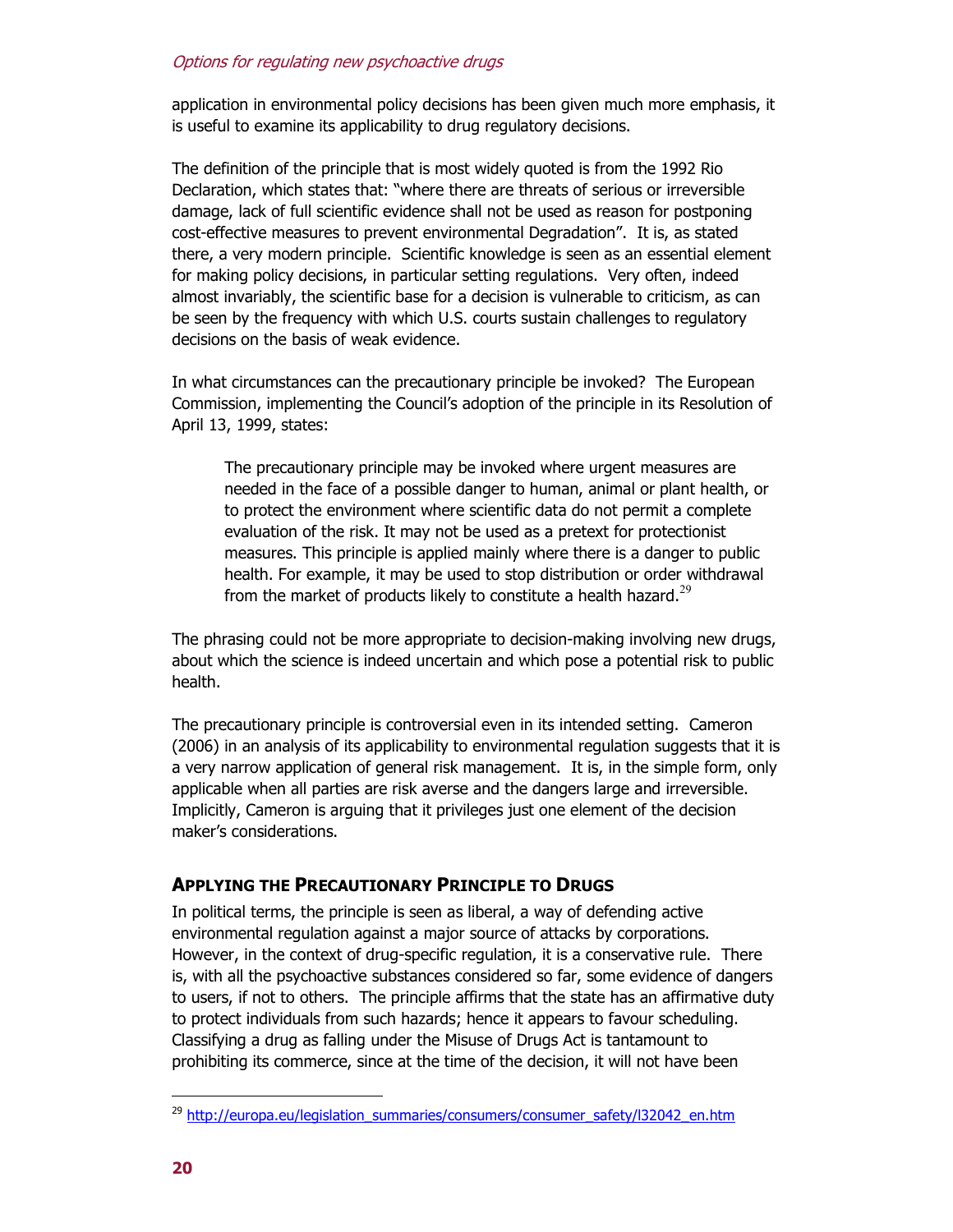through sufficient testing to avoid being put into Schedule 1, "no recognized medical use". Indeed, these new substances are not presented as therapeutic drugs.

However the complication here is that giving deference to those harms ignores the harms that arise from the decision to prohibit. The ubiquitous David Nutt has presented an articulate attack on the application of the precautionary principle in two recent writings, briefly in Nutt (2010) and in more detail in a blog entry dated 23 June,  $2010^{30}$ . He identifies eight specific harms from application of the precautionary principle. For example he points out that some of the substances banned might turn out to be substitutes for alcohol that cause less harm than alcohol to the user and to others. Separately he points out that the principle inhibits the development of substances explicitly intended to substitute for alcohol since they would be subject to much tougher scrutiny than that drug. His case is powerful.

There is general recognition that the decision to prohibit a substance may be harm enhancing, at least in the gross sense; see for example New Zealand Law Commission (2010). Prohibition means that those involved in the production and distribution are now at risk of arrest and various penalties. That will *inter alia* affect who stays in the business. Some entrepreneurs who are willing to participate in a marginal activity without clear legal status will be unwilling to undertake a clearly illegal activity. That will leave a more risk-seeking and probably more violent group of entrepreneurs. It will also affect the character of the organizations involved. Organized crime (referring to organizations that have more general criminal skills, including a capacity to corrupt and make credible threats of violence) may now become an important element of the production and/or distribution.

However it is worth noting that large segments of the distribution and production of drugs are minimally affected by organized crime. For example, much of the marijuana market is essentially social rather than criminal in its orientation, with friends providing each other; see Caulkins and Pacula (2006) for an analysis of survey data on the sources of marijuana for users in the United States. The Ecstasy market also has little connection to organized crime. For Europe, Paoli and Reuter (2008) observe considerable differences across drugs in various aspects of their distribution, including the involvement of broader criminal groups.

Even if organized criminals remain uninvolved, there are a variety of other harms following from prohibition. Prohibition eliminates the possibility of providing quality control and assurance. Harms to individual users, on average, will rise as a consequence. Another effect, which weighs heavily on regulatory agencies, is that it complicates the task of gathering data on the substance that would allow for a more informed decision, since there are no manufacturers with an incentive to collect and analyze such data; moreover it is believed that prohibition reduces the willingness of respondents in studies to disclose use.

In making these decisions there is a pro forma argument for considering whether the new substance is substituting for a more dangerous prohibited one. The New

<sup>30</sup> http://profdavidnutt.wordpress.com/2010/06/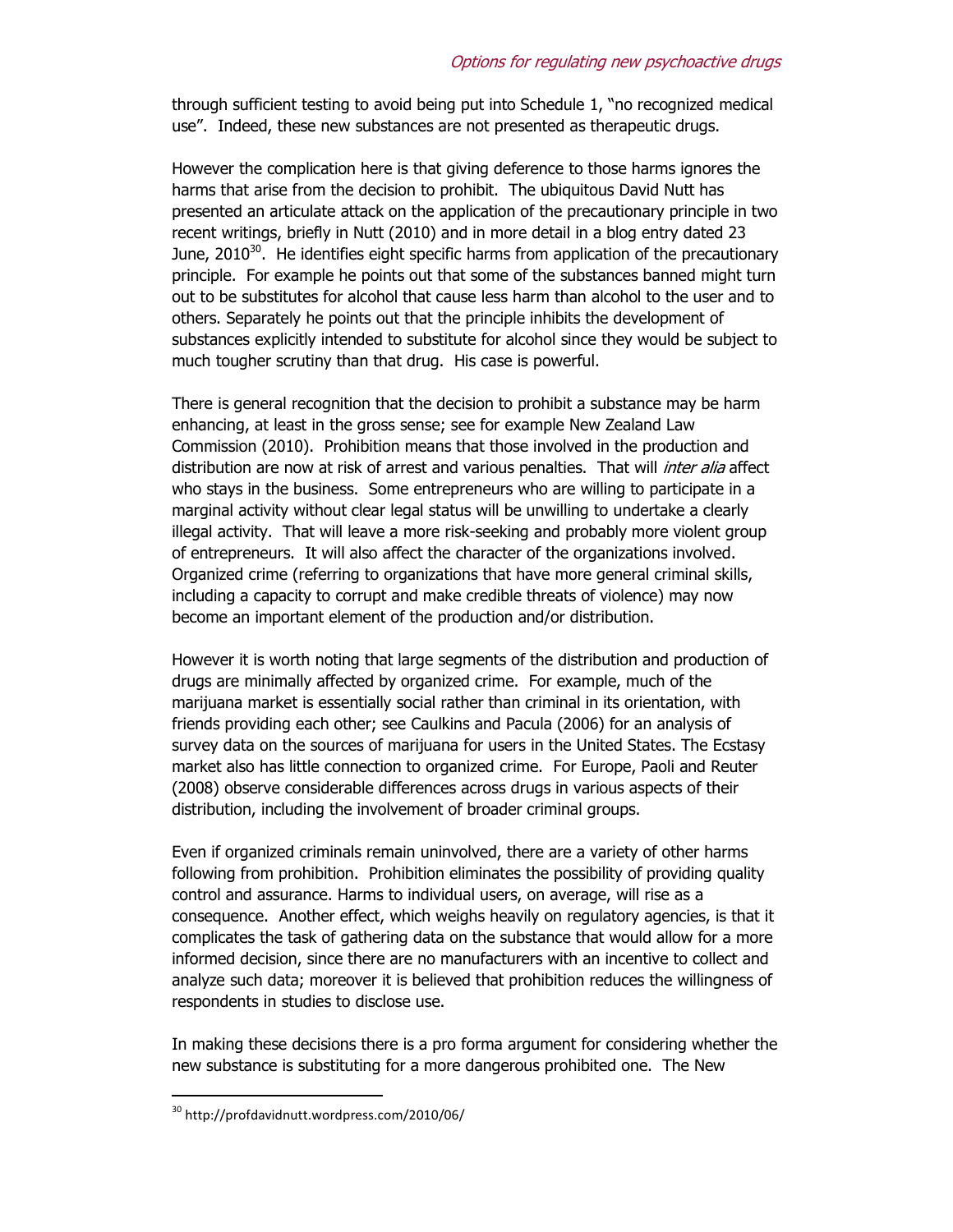Zealand data on BZP, whose use became very widespread before it was prohibited, provides the best evidence on this. As summarized by the NZ Drug Foundation, there is some evidence that "legal" BZP was less a gateway to other, harder drugs than it was a cheaper and more accessible alternative to them. The New Zealand Expert Advisory Committee on Drugs (EACD, 2006) noted that "Substitution of illicit drugs with piperazines is occurring, mostly amongst users who are afraid of the damage to their lives that a conviction would bring and who also wish to normalise the transaction required to purchase their choice of recreational substance." (p.8) If that were true, then a comprehensive analysis of prohibiting BZP would have to include the potential for increase or decrease in the use of other, more dangerous drugs.

This would require a highly speculative line of analysis. The BZP data in New Zealand was exceptionally rich for a new substance precisely because the government had left it on the market for so long and it had become so popular; thus the potential for substitution was better understood. But as Sheridan and Butler (2010) report, the apparent legality also encouraged users to take more than recommended doses; thus even if the drug was substituting for other more dangerous ones, it may have been taken in dose levels that reduced the health advantages implied. More typically the government is required to make a decision (which could include postponing a decision) at a time when little data on drug substitution is available. The time it takes to gather convincing epidemiologic data is certainly years, perhaps even many years. It would be a brave scientific committee indeed that would be willing to venture, on the basis of the limited data available, that the potential for substitution was high enough to make permitting of the drug, or at least delay in prohibiting, a sound decision.  $31$ 

A major concern expressed in the few major decisions to date has been the advertizing of the new substance, in particular on the internet. This has allowed new substances to reach groups rich in potential consumers much more rapidly than in previous eras. One strategic option is to slow the spread of the drug while gathering more information by regulating it under another regulatory regime, such as the one governing medicines, in which in the UK and most other Western countries, direct advertizing to users/patients can be prohibited.<sup>32</sup>

However, as noted above, any kind of implicit legalization has unintended consequences. A risk factor for users of illicit drugs is uncertainty about the contents of what they acquire. The regulatory alternatives can require that packaging provide a full list of ingredients, thus reducing the risk of an unanticipated reaction.

 $31$  A similar issue has arisen in the context of decisions about the marketing of "safer" cigarettes. A critical issue is whether these would result in more users, now relieved that the health consequences of smoking have been lowered. An Institute of Medicine panel reckoned that it would take so long to learn about the effects on incidence that it was not proper policy to allow that experiment. See Stratton, Shetty, Wallace and Bondurant (2001).  $32$  This is probably not an option in the United States, where the courts have been highly protective of free speech for corporations, not even allowing states to prohibit roadside

advertizing of alcohol. In this setting prohibition may be the only method for limiting promotion.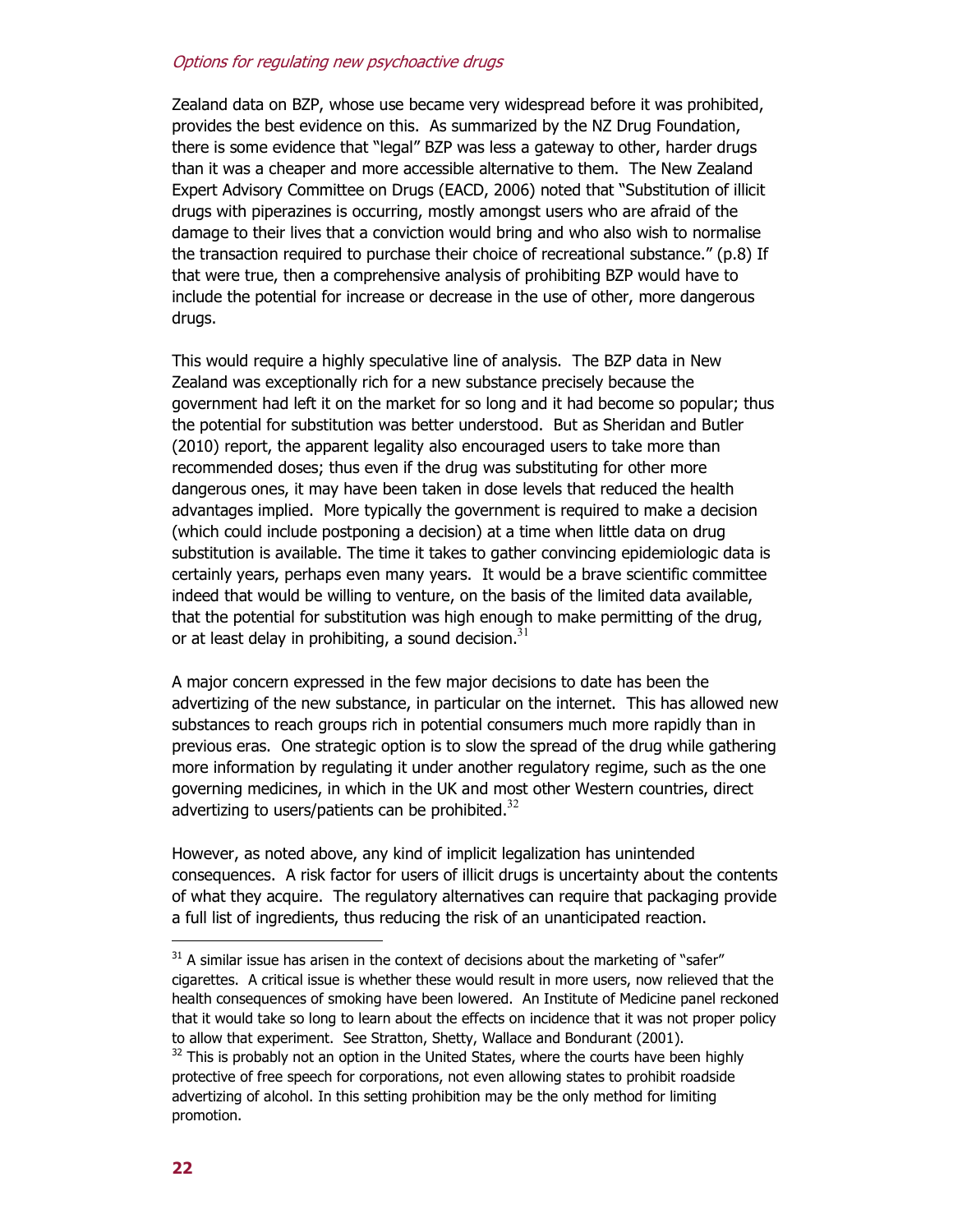However, that reduced uncertainty may encourage taking larger quantities, as noted above in the discussion of BZP in New Zealand<sup>33</sup> This argument runs the risk of cynicism. The lack of quality assurance can also of course lead to deaths. The above statements merely recognize that there are complex effects, some in the other direction.

The problem has some symmetry with that facing drug regulatory agencies as to what criteria they should use in deciding whether to allow a therapeutic drug into the marketplace (Eichler et al., 2008). The regulatory agency may be criticized for withholding the benefits for too long if the standards for assessing safety, efficacy and benefits are too stringent. Stringency also raises the costs of bringing a drug to market and may thus discourage innovation. Conversely, laxer standards will occasionally lead to marketing of drugs that are unsafe, ineffective or more costly than beneficial. The trade-off is clear and there is no generalized right answer.

The uncertainties surrounding assessment of risks related to medicines is worth emphasizing. Consider Avandia, a widely prescribed anti-diabetes drug that aimed at reducing the risk of heart problems. After 11 years on the market, evidence has accumulated that for some classes of patient, far from reducing the risks of cardiovascular events such as heart attack and stroke, the drug in fact raised them. In the fall of 2010 the European Medicines Agency recommended that Avandia be withdrawn from the market and the US Food and Drug Administration imposed new restrictions. "Avandia will be available to new patients only if they are unable to achieve glucose control on other medications and are unable to take Actos (pioglitazone), the only other drug in the class." The agency also required additional review of data from trials that had been ordered three years earlier by the European Medicines Agency (EMA), raising questions of integrity in the conduct of the trial. The EMA introduced new restrictions on the distribution of the drug.<sup>34</sup> The fact that these decisions, even though drawing on large and elaborate clinical trials, are so often later reversed or at least viewed as questionable, indicates the difficulty of assessing the effects of drugs on humans.

There is active discussion of developing new regulatory options as a way of dealing with the dilemma for new therapeutic drugs. One such option is conditional or accelerated approval. Where there is great need for the drug, the regulatory agency may accept a higher risk level for early approval, at the same time requiring that the manufacturer continue to collect data that would allow, by a specified date, a full review. Another option is labeled "staggered approval", whereby on the basis of limited data the agency authorizes use of the drug to a narrowly defined patient

 $33$  A recent BMJ editorial by Kings College addiction researchers (Winstock et al., 2010) argued that it should be possible to provide information about dangers to users without incurring the costs of prohibition. It constitutes an optimistic read of the power of such information campaigns.

 $34$  For a recent statement on these actions see:

http://www.lexisnexis.com/COMMUNITY/LITIGATIONRESOURCECENTER/blogs/litigationblog/ archive/2010/09/23/avandia-off-market-in-europe-fda-to-restrict-its-use-orders-probe-of-gskstudy.aspx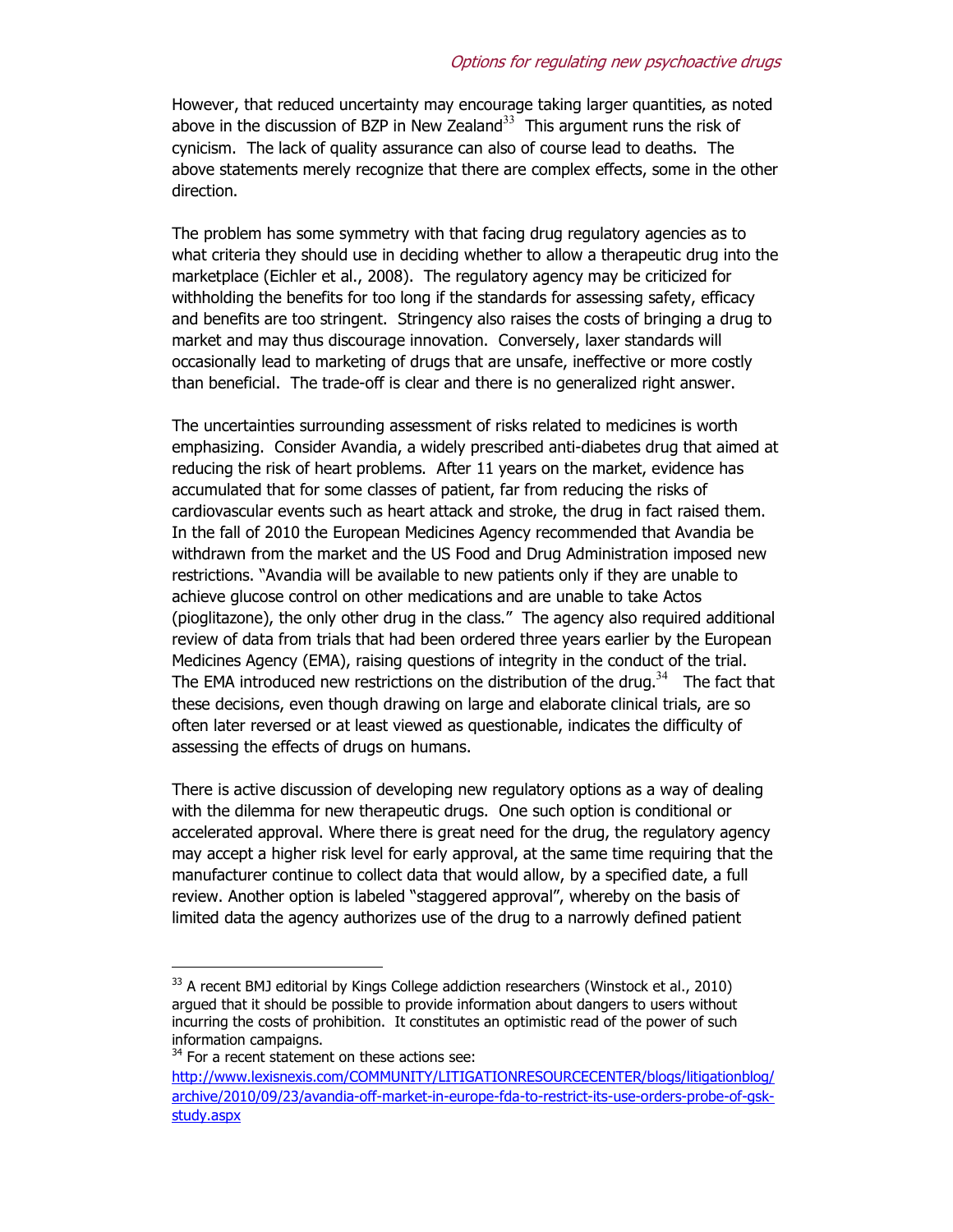group with the greatest need. As more data becomes available, the authorization can be expanded to more patient groups, defined by therapeutic need. Now compare the decision and setting for a psychoactive substance that has just recently emerged clandestinely from the thicket of chemists and distributors who operate at the margins of the legal psychoactive drug industry. There are parallels in the structure of the decision and the consequences of errors. Prohibiting the drug hastily can create the problems associated with illegal markets unnecessarily as well as make it impossible to gather data for a more informed decision. On the other hand prohibiting it too late may allow some drugs that are addictive and/or dangerous to the user to become widely used.

The differences in the decision processes for therapeutic drugs and emerging psychoactive substances are more striking. An important distinction is the setting of the decisions. There is a well-financed and effective lobby for both sides of the regulatory decision debate for pharmaceuticals developed by pharmaceutical manufacturer. The manufacturers are often very large corporations, anxious to recoup investments that may run to the hundreds of millions of dollars. The consumer side is often represented by well organized NGOs, provided with information from other government agencies that gather relevant data. Egregious errors are likely to generate effective protest by the injured party.

In contrast those who wish to prevent new backyard psychoactive drugs from being listed as prohibited drugs are marginal and poorly organized. Because the drug is new, they will not be able to enlist a large number of users to protest denying access to what they might see as a harmless (or less harmful) pleasure. Egregious errors on behalf of prohibition are unlikely to generate effective protest.

The decision is weighted against approval in another sense, the most fundamental of all. No weight is given to the benefits of the substance to the user. At best the regulator might take into account that a substance is "less bad" than the alternatives. Thus the only benefits from not prohibiting the drug that are considered are precisely those, the benefits of not prohibiting. There is nothing within the process that allows the fact that, if the drug was allowed to enter the market, perhaps many users would gain pleasure without adverse consequences, to be taken into account.

# **6. WHAT SHOULD BE CONSIDERED IN MAKING DECISIONS ABOUT PROHIBITION AND SCHEDULING?**

Caulkins and Coulson (2011) make a very important point when they note that there have been no major disasters (large numbers of deaths or serious injuries/infections on the one hand; large and violent illegal markets on the other) associated with new substances in recent years. The system may be too cautious but it has apparently not made many errors on the other side, allowing dangerous drugs to be legally distributed. The problem nonetheless remains potentially a serious one for developed nations. The growth of sophisticated chemical labs, legal and clandestine, in developing countries with minimal regulatory surveillance makes the future threat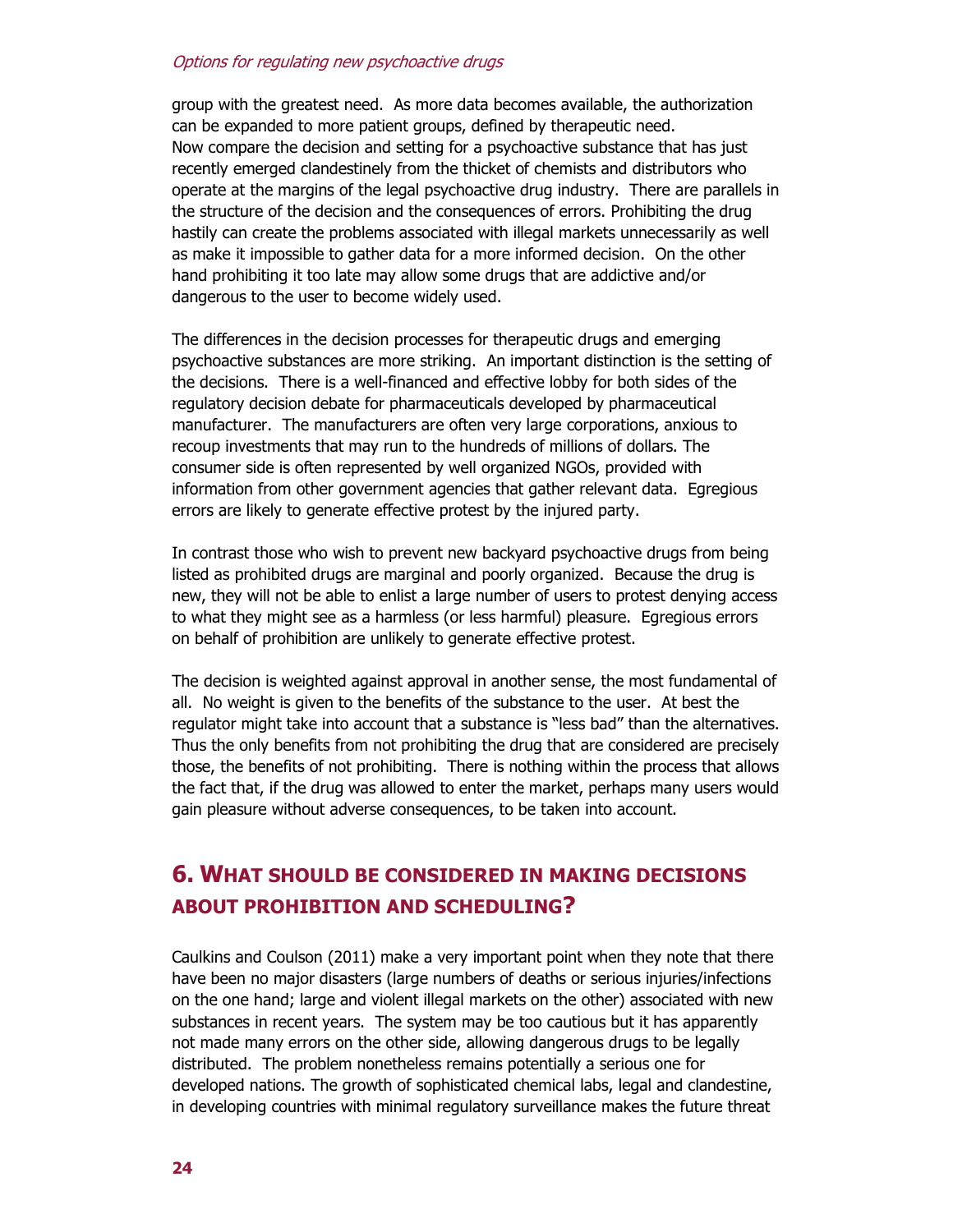look particularly troubling. The hazards are amplified by the discovery of new uses of a growing array of existing substances.

There is a history of critiques of the systems applied to regulating the distribution of psychoactive substances; for recent commentary see for example Kalant (2010), Nutt, King, Saulsbury and Blakemore. (2007) and Nutt, King and Phillips (2010) . The most common criticism is that the results of the system lack rationality; drugs that are very dangerous (most notably alcohol and cigarettes) are hardly regulated at all, whereas substances with fairly modest harms to individuals and societies are prohibited (Nutt, 2009). The decision by Prime Minister Gordon Brown in 2008 to schedule cannabis as a Class B rather than a Class C substance, before hearing from the Advisory Council on the Misuse of Drugs, only increased cynicism in Britain that the system reified social and political attitudes rather than resulting from scientific analysis. Twenty years earlier, a similar decision by the Administrator of DEA on keeping cannabis as Schedule I, overturning a well documented positive finding by an administrative law judge, had generated similar cynicism in the USA. $35$ 

David Nutt and others have attempted to define the inherent risk of psychoactive substances as the basis for making regulatory decisions, including prohibition (Nutt et al. 2007). This however is only one factor that governments need to take into account, particularly with respect to prohibition. For example, the likely adverse consequences of creating an illegal market is one possibly important characteristic omitted from the analysis (Nutt et al., 2007). Some chemical entities, which can only be acquired by diversion from large scale and sophisticated pharmaceutical production system (e.g. methaqualone) may present much less of an enforcement problem than others that can be relatively easily be manufactured by low skilled workers in small batches, occasionally with substantial environmental hazards<sup>36</sup>. The size of the existing user base is another factor that can affect the choice between prohibition and regulation. Turning a large number of otherwise law abiding citizens, who are habitual users, into criminal offenders is not a decision to be taken lightly.

The Advisory Council on the Misuse of Drugs (ACMD, 2010a) recently advanced a new and more sophisticated criterion using Multi-Criteria Decision Analysis (MCDA), a well known tool for assisting decision makers in a variety of regulatory contexts. It involves enumerating all the relevant harms and weighting them so as to take account of the perceived importance of each one. The test model that the ACMD proposed, with many appropriate caveats, involved 16 different harms, nine borne by the user (e.g. increased risk of morbidity and of mortality) and seven by the rest of society (e.g. acquisitive crime or family breakdown). See Nutt et al. (2010) for another application of this analytic approach.

 $35$  For the administrative law judge's decision see

http://www.druglibrary.org/schaffer/library/studies/young/index.html A defense of the current scheduling can be found at Basis for the Recommendation for Maintaining Marijuana in Schedule I of the Controlled Substances Act, 20037–20076, Department of Health and Human Services, Volume 66, Number 75, Federal Register, 18 April 2001. Retrieved on 2007- 04-28

<sup>&</sup>lt;sup>36</sup> Small scale manufacture of methamphetamine in the US is known to have caused considerable danger to the workers and others in their households.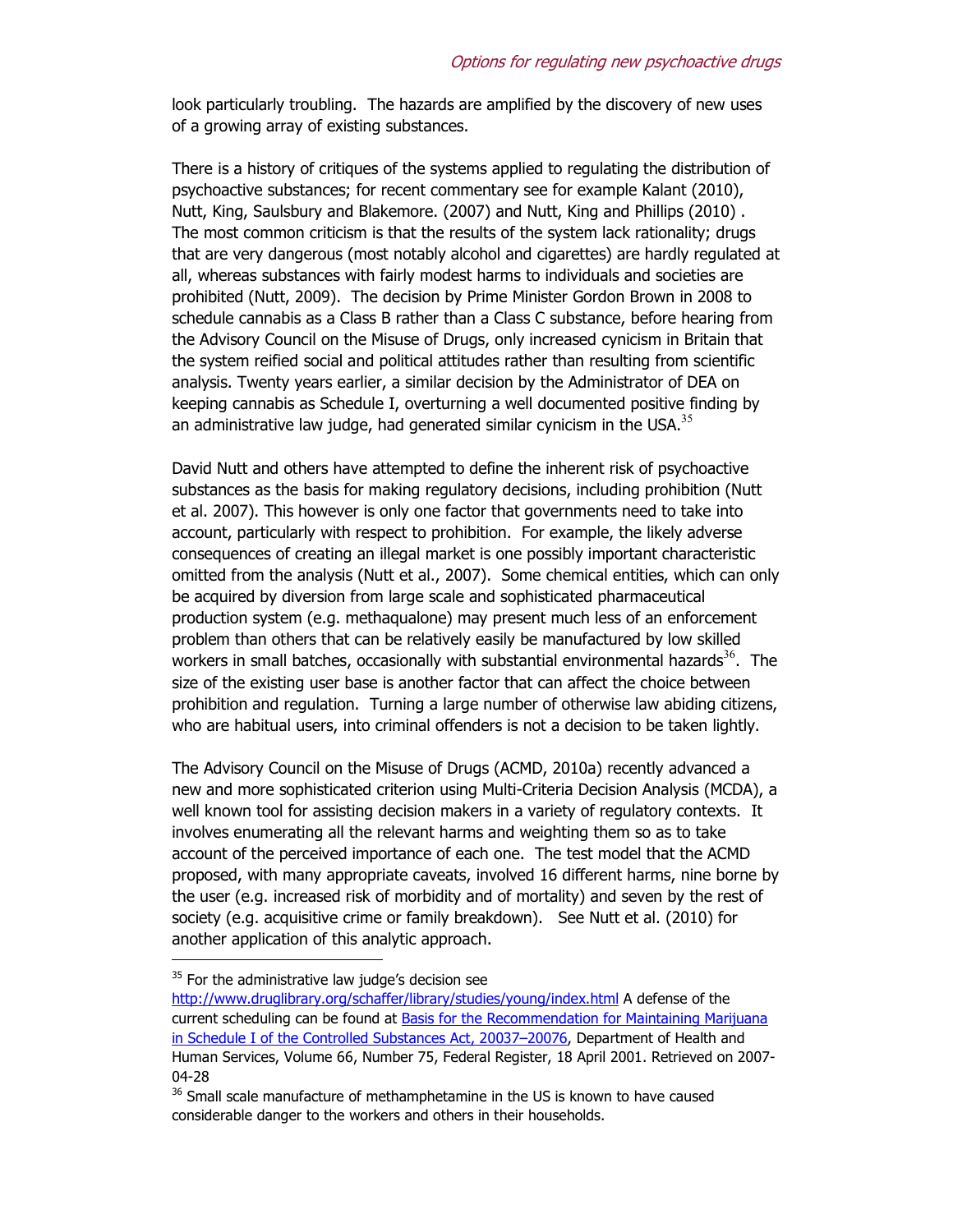There are two limitations to the MCDA approach that are relevant for the legal highs issue. The more fundamental is that the harms are assumed to be intrinsic to the drug rather than the result of the drug and its regulation. That is clearly false. For example, the mortality associated with heroin use is much lower if it is purchased in known quantity of specified purity from a pharmacy for injection with a sterile needle rather than purchased in a clandestine transaction with unknown adulterants to be injected with a used needle. Obviously acquisitive crime is influenced by price, which will be much higher if the drug is prohibited.

The second limitation, paucity of data, applies particularly to the legal highs. Though the Advisory Council notes that information is likely to be incomplete, it does not confront the utility of the tool when there is almost no information. For the new substances that constitute the category of legal highs, a fair description is that the tool requires almost complete guesswork for most entries. $37$ 

Box A provides an expanded list of candidate harms that might be considered in making decisions about whether to allow a substance on the market. A scan of that list suggests just how few of them involve information that is likely to be available at the time of regulatory decisions.

| Box A: A summary of factors relevant to making decisions about regulation<br>of new drugs                                                                                                                  |  |  |
|------------------------------------------------------------------------------------------------------------------------------------------------------------------------------------------------------------|--|--|
| Harms from use<br>- To individual<br>- To society                                                                                                                                                          |  |  |
| Inherent risk                                                                                                                                                                                              |  |  |
| Prevalence                                                                                                                                                                                                 |  |  |
| Addictive potential                                                                                                                                                                                        |  |  |
| Harms from markets                                                                                                                                                                                         |  |  |
| Involvement of organized crime                                                                                                                                                                             |  |  |
| Harms and costs arising from prohibition<br>e.g. criminalization of users<br>preventing potential substitution for more harmful substance<br>loss of potential for quality control / information provision |  |  |
| Benefits to users<br>- Pleasure<br>- Medical<br>- Performance enhancement                                                                                                                                  |  |  |

 $37$  Caulkins and Coulson (2011) examine the availability of published research at the time that US scheduling decisions were made for 9 drugs. In four cases there were fewer than 5 published articles available..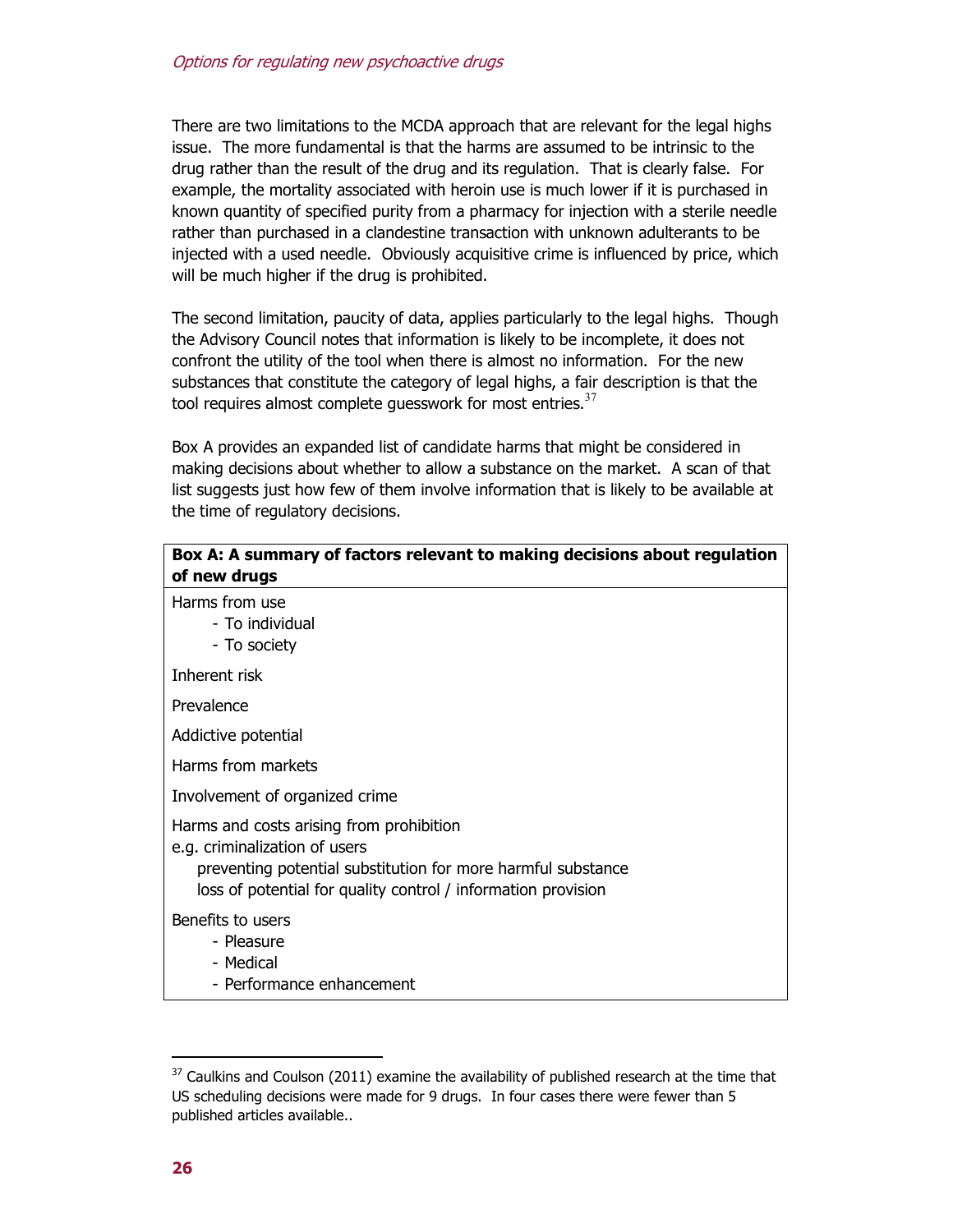# **7. CONCLUDING COMMENTS**

Among the few analysts that have written seriously on this issue of regulating new psychoactive drugs intended for recreational use, there is considerable unease with the existing system for making decisions about newly emerging psychoactive substances38; see Caulkins and Coulson (2011) on these critiques. Many countries require that each substance be subject to its own extensive review, which is cumbersome when the flow of new substances with potential markets is threatening to turn into a flood. Use of analog or generic systems rather than individual drug listings and introduction of accelerated procedures can reduce the burdensomeness and delay in making decisions but only in terms of increasing the ease of prohibition.

However I believe that there are more fundamental concerns that the system is biased toward prohibition. This paper argues that the bias toward prohibition and scheduling is almost impossible to avoid. The adverse consequences of mistakenly refraining from prohibiting what may turn out to be a dangerous drug are massive both for the individual decision maker and for the political party in power at the time. On the other hand the gains from correctly allowing a new psychoactive substance to enter into the market, with appropriate regulatory controls, are modest and not very salient for the decision maker or the government. A Type II error (allowing what should have been prohibited) has much greater consequences than avoiding a Type I error (prohibiting what should have been allowed). That will be true even with a broader array of legal options. Once the decision not to prohibit is explicit, the decision maker faces a risk of significant public retribution.

There has also been suggestion of moving to a completely different regulatory system, as suggested in the Introduction, one in which the government is not required to make a decision on prohibition as early as currently under the Misuse of Drugs Act or its equivalent in other nations. I believe that even under a system such as that used for foods or medicines there will be the same bias, particularly since "not prohibited" is so easily misinterpretered as "permitted by the government".

The major task then is to develop a means to override this bias and to ensure a more balanced set of regulatory decisions. That surely requires a change in attitudes of the public toward these substances. Since the end of World War II, if not even earlier, Western societies have become increasingly tolerant of different ways of seeking pleasure, notwithstanding the occasional shift toward tighter controls, as has occurred in roughly the last decade in much of Western Europe. However this refers to phenomena that are well beyond the scope of any design of drug-specific regulation and to periods of time that are too long to be useful. Emphasizing substitution, that these substances may be less harmful than those that are already being used, whether legally or illegally, may be a more promising strategy for persuading the public that there can be gains from allowing regulation of risky new drugs.

<sup>&</sup>lt;sup>38</sup> Obviously this discussion does not deal with new substances developed by pharmaceutical companies which will be submitted for regulator approval before being marketed.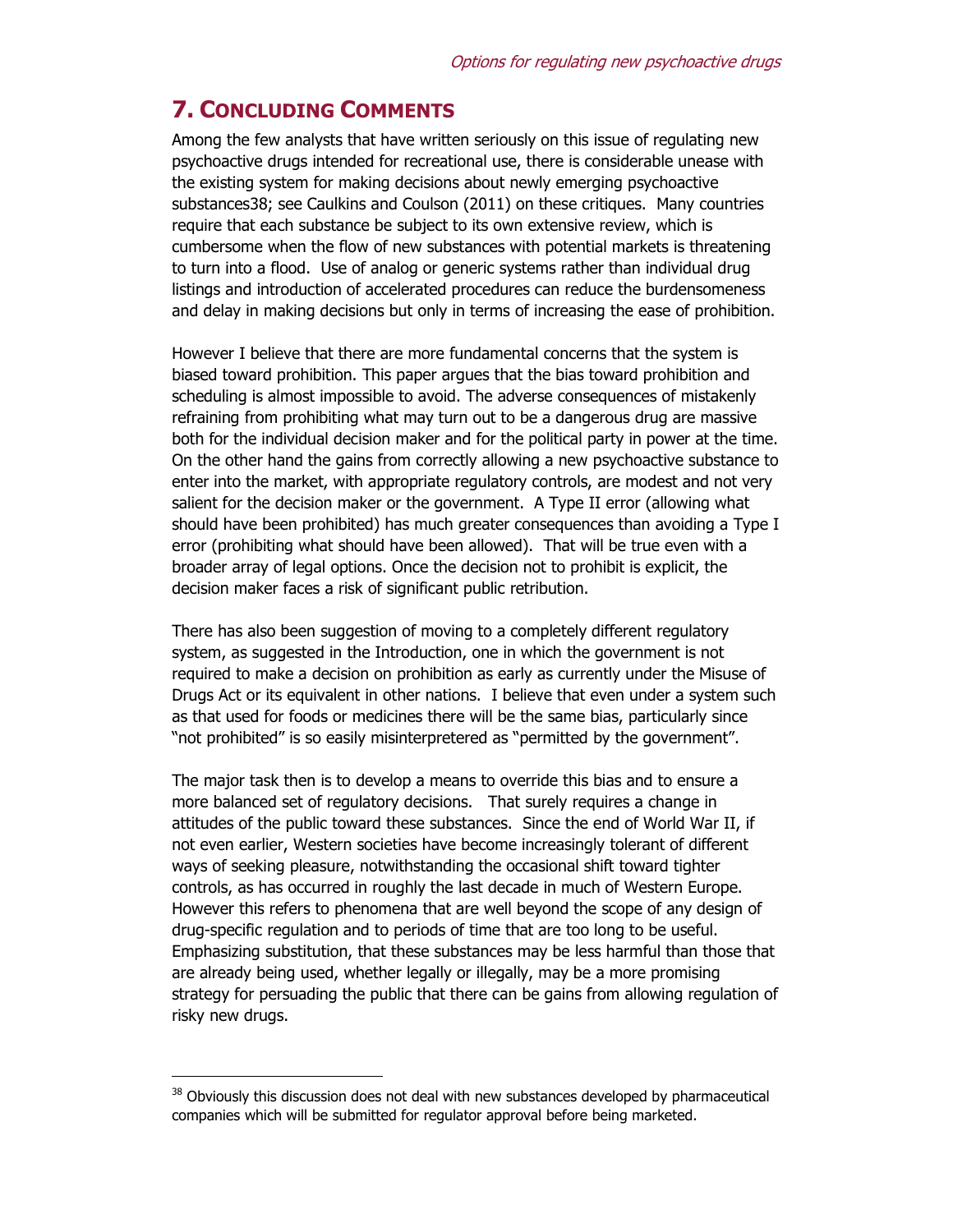Finally I return to the Caulkins and Coulson (2011) observation; the system has worked well in the sense that no major problem has emerged from a decision to allow into commerce a drug that turns out to be dangerous. That is no small accomplishment. The system may deny the populace some new pleasures and expand the harms of illegal markets. These are more subtle and intangible gains but not necessarily minor; a less harmful substitute for alcohol would be worth a great deal. However, the burden of proof for creating an alternative system is a heavy one. A research effort to improve understanding of the substitution effects of new entities, as well as an examination of how prohibition of these entities creates market harms, would go a long way toward clarifying the issues.

# **REFERENCES**

ACMD (2008) Control of 1-benzylpiperazine (BZP) and related compounds. Available at: http://www.homeoffice.gov.uk/publications/drugs/acmd1/ACMD-BZP-Report?view=Binary

ACMD (2009) Consideration of the major cannabinoid agonists. Available at: http://www.homeoffice.gov.uk/publications/drugs/acmd1/acmd-reportagonists?view=Binary

ACMD (2010) Consideration of the naphthylpyrovalerone analogues and related compounds. Available at: http://webarchive.nationalarchives.gov.uk/+/http://www.homeoffice.gov.uk/publication

s/drugs/acmd1/naphyrone-report?view=Binary

ACMD (2010a) Consideration of the use of Multi-Criteria Decision Analysis in drug harm decision making. Available at:

http://www.homeoffice.gov.uk/publications/alcohol-drugs/drugs/acmd1/ACMD-multicriteria-report?view=Binary

Babor T., Caulkins J., Edwards G., Foxcroft D., Humphreys K., Medina Mora M., Obot I., Rehm J., Reuter P., Room R., Rossow I. and Strang J.. (2010) Drug Policy and the Public Good. Oxford, Oxford University Press.

Brandt S.D., Sumnall H.R., Measham F., Cole J. (2010) The confusing case of NRG-1. British Medical Journal **341**: c3564.

Brown, D. (2010) "FDA warns dietary supplement makers to police themselves on drugs in products" Washington Post, December 15

Byrd, S. (2011) "Officials: 'Bath salts' are growing drug problem" Associated Press, January 23

Cameron, L. (2006) Environmental Risk Management in New Zealand - Is There Scope to

Apply A More Generic Framework? New Zealand Policy Perspectives Paper. Wellington, NZ.

Campbell et al. (1973) Comparison of the effects of 1-benzylpiperazine and dexamphetamine in former addicts. European Journal of Clinical Pharmacology 6: 170-176.

Caulkins, J.P. and Pacula, R. (2006) Marijuana markets: inferences from reports by the household population. Journal of Drug Issues **36**(1): 173-200.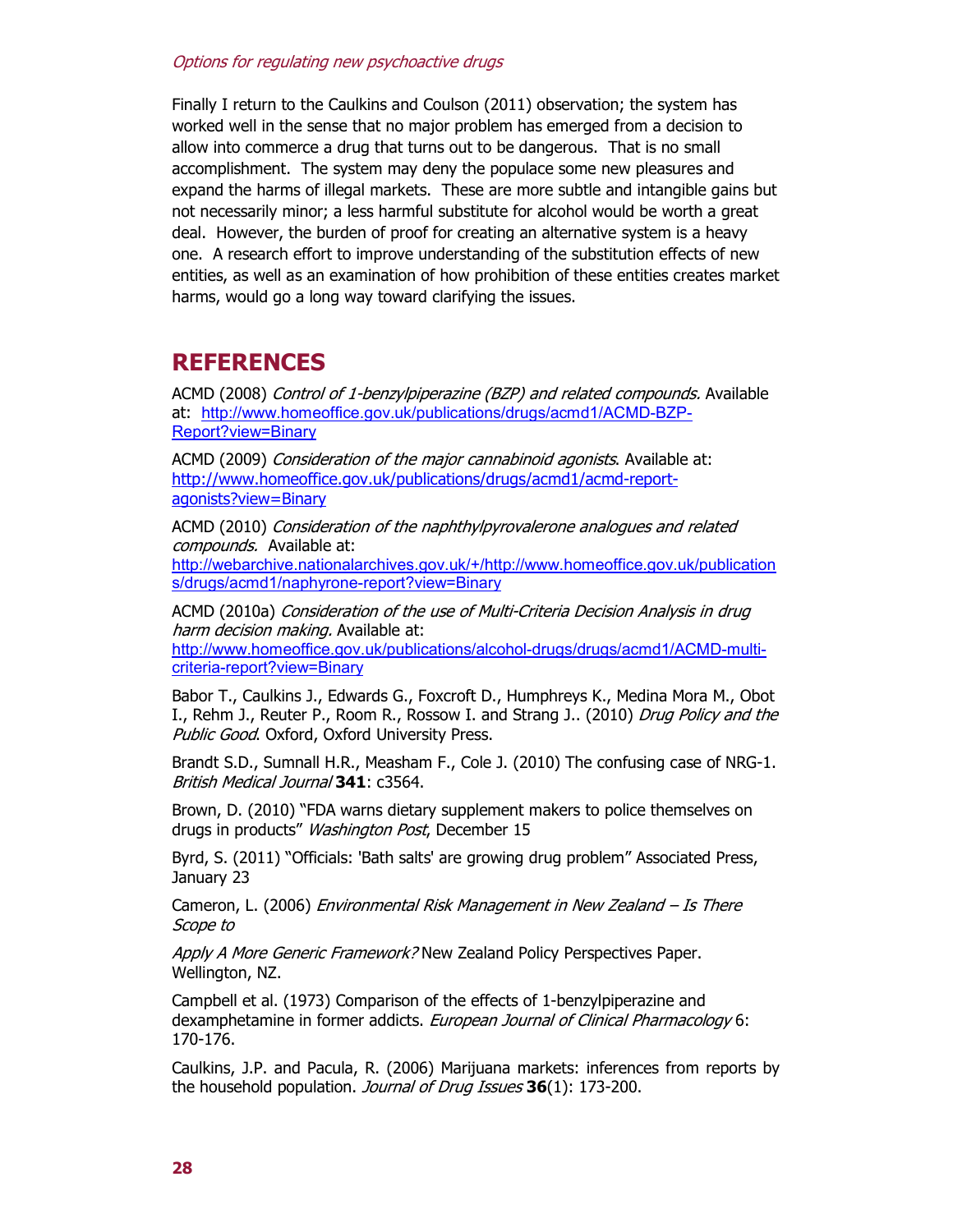Caulkins, J.P. and Coulson, C. (2011) "To Prohibit or Not to Prohibit: How Well Do We Decide?" unpublished paper, Carnegie-Mellon University

Cawley, J., Avery, R., Eisenberg, M (2011) "The Effect of Advertising and Deceptive

Advertising on Consumption: the Case of Over-the-Counter Weight Loss Products" unpublished paper

Cook, P.J. (2007) Paying the Tab: The Costs and Benefits of Alcohol Control. Princeton: Princeton University Press

Coulson, C. and J. Caulkins (2011) "Scheduling of Newly Emerging Drugs: A Critical Review Of Decisions Over 40 Years" unpublished paper, Carnegie-Mellon University

Drug Enforcement Administration (2003) Drug Scheduling Actions - 2003 - Placement of 2,5-Dimethoxy-4- (n)-propylthiophenethylamine, N-Benzylpiperazine and 1-(3- Trifluoromethylphenyl)pip.

DEA (2010) *DEA Moves to Emergency Control Synthetic Marijuana.* Available at: http://www.justice.gov/dea/pubs/pressrel/pr112410.html

The Economist (2010) Legal Highs in Poland; Questions of Substance. October 8

Eichler H., Pignatti F., Flamion B., Leufkens H. and Breckenridge A. (2008) Balancing early market access to new drugs with the need for benefit/risk data: a mounting dilemma, Nature Reviews Drug Discovery **7**: 818-826.

EMCDDA (2007) Risk Assessment Report of a New Psychoactive Substance: 1- Benzylpiperazine (BZP) Lisbon.

EMCDDA (2009) EMCDDA Action on New Drugs Briefing Paper: Understanding the 'Spice' Phenomenon. Lisbon.

EMCDDA (2009a) Risk Assessment of New Psychoactive Substances: Operating Guidelines. Lisbon.

EMCDDA (2009b) Legal Responses to New Psychoactive Substances in Europe. Lisbon.

EMCDDA (2010) Europol–EMCDDA Joint Report on a New Psychoactive Substance: 4- Methylmethcathinone (Mephedrone). Lisbon

Europol and EMCDDA (2010) EMCDDA-Europol 2009 Annual Report on the Implementation of Council Decision 2005/387/JHA

EACD (2006) Advice to the Minister on: Benzylpiperazine (BZP) Expert Advisory Committee on Drugs: Welllington, NZ.

EACD (2007) Further EACD Advice on Benzylpiperazine (BZP) and Related Substances. Expert Advisory Committee on Drugs :Welllington, NZ.

FTC (2002) Weight Loss Advertizing: An Analysis of Trends Washington, DC

Freye N. (2009) Pharmacology and Abuse of Cocaine, Amphetamines, Ecstasy and Related Designer Drugs: A comprehensive review on their mode of action, treatment of abuse and intoxication. New York, NY: Springer.

Gee P., Richardson S., Woltersdorf W. and Moore, G (2005) Toxic effects of BZPbased herbal party pills in humans: prospective study in Christchurch, New Zealand. New Zealand Medical Journal **118**: 1227.

GAO (2002) "Dietary Supplements for Weight Loss: Limited Federal Oversight Has Focused More on Marketing than on Safety." GAO-02-985T.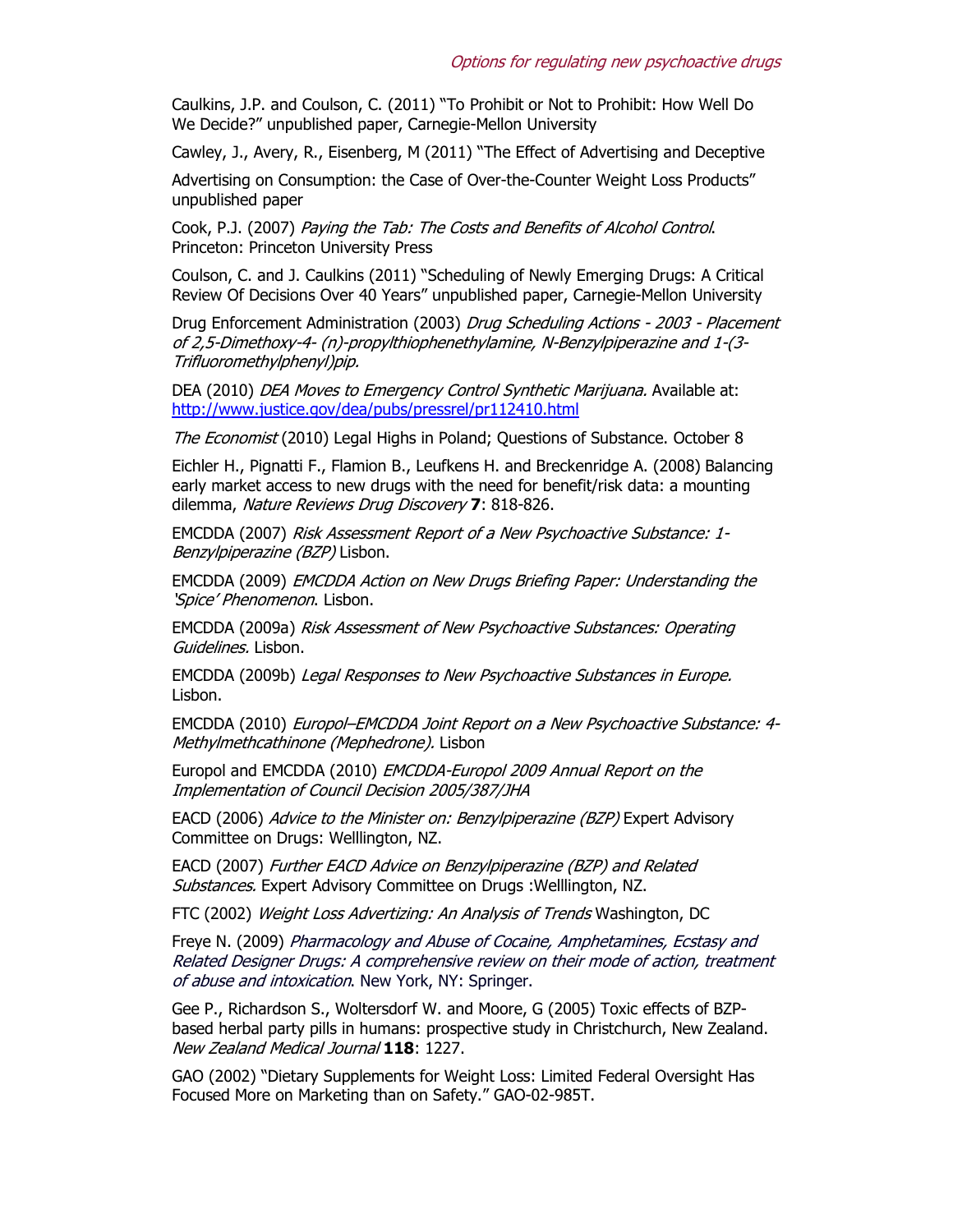Griffiths, et al. (2010) How globalization and market innovation challenge how we think about and respond to drug use: 'Spice' a case study. Addiction **105**: 951-953

Grimm R. (2009) This is Your Nation on Drugs. Hoboken, NJ: Wiley

Home Office Crime and Drug Strategy Directorate (2006) Review of the UK's Drug Classification System: A Public Consultation.

Hughes B. and Blidaru T. (2009) Legal Responses to New Substances in Europe. EMCDDA,

Kalant H. (2010) Drug classification: science, politics, both or neither? Addiction **105**: 1146–1149.

Kau G. (2008) Flashback to the Federal Analog Act of 1986: Mixing Rules and Standards in the Cauldron. University of Pennsylvania Law Review **156**: 1077-1115.

Kay A. (2002) The agony of Ecstasy: reconsidering the punitive approach to United States drug policy. Fordham Urban Law Journal **29**: 2133, 2163-66.

Marre O. (2008) The Right Stuff? The Observer. November 16.

Measham F., Moore K., Newcombe R., and Welch Z. (2010) Tweaking, Bombing, Dabbing and Stockpiling: the emergence of mephedrone and the perversity of prohibition. Drugs and Alcohol Today **10**(1): 14-21.

New Zealand Drug Foundation (2007) Misuse of Drugs (Classification of BZP) Amendment Bill. Comments to Parliament. Wellington, NZ.

New Zealand Law Commission (2010) *Controlling and Regulating Drugs*. Wellington, NZ.

Nutt D., King L.A., Saulsbury W. and Blakemore C. (2007) Development of a rational scale to assess the harm of drugs of potential misuse. Lancet **369**: 1047-1053.

Nutt, D. (2009) "Estimating Drug Harms: A Risky Business?" The Eve Saville Lecture, The Centre for Crime and Justice Studies (CCJS) at King's College, London

Nutt, D., King, L.A., and L.D. Phillips (2010) Drug Harms in the UK: A multicriteria decision analysis. Lancet **376**(9752): 1558-1565.

Nutt D. (2010) Banning naphyrone will get us nowhere. The Guardian. July 9. Available at: http://www.guardian.co.uk/commentisfree/2010/jul/09/banningnaphyrone-acmd-recommendation.

Paoli L. and Reuter P. (2008) Drug trafficking and ethnic minorities in Europe. European Journal of Criminology **5**: 13-37

Pillitteri, J.L., S. Shiffman, J.M. Rohay, A.M. Harkins, S.L. Burton, and T.A. Wadden.

2008. "Use of Dietary Supplements for Weight Loss in the United States: Results of a National Survey." Obesity **16**: 790-796

Pollard, S. (2001) An overview of the use of risk assessment for environmental regulation in the UK – key drivers and regulatory initiatives. Risk Decision and Policy 6(1) 33-46

Sedefov, R. and D. Lopez (2009) The European early warning system on new drugs a powerpoint presentation by the European Monitoring Center on Drugs and Drug Abuse

http://194.83.136.209/documents/presentations/SedefovRLopezDPsychonautConfere nce2009.pdf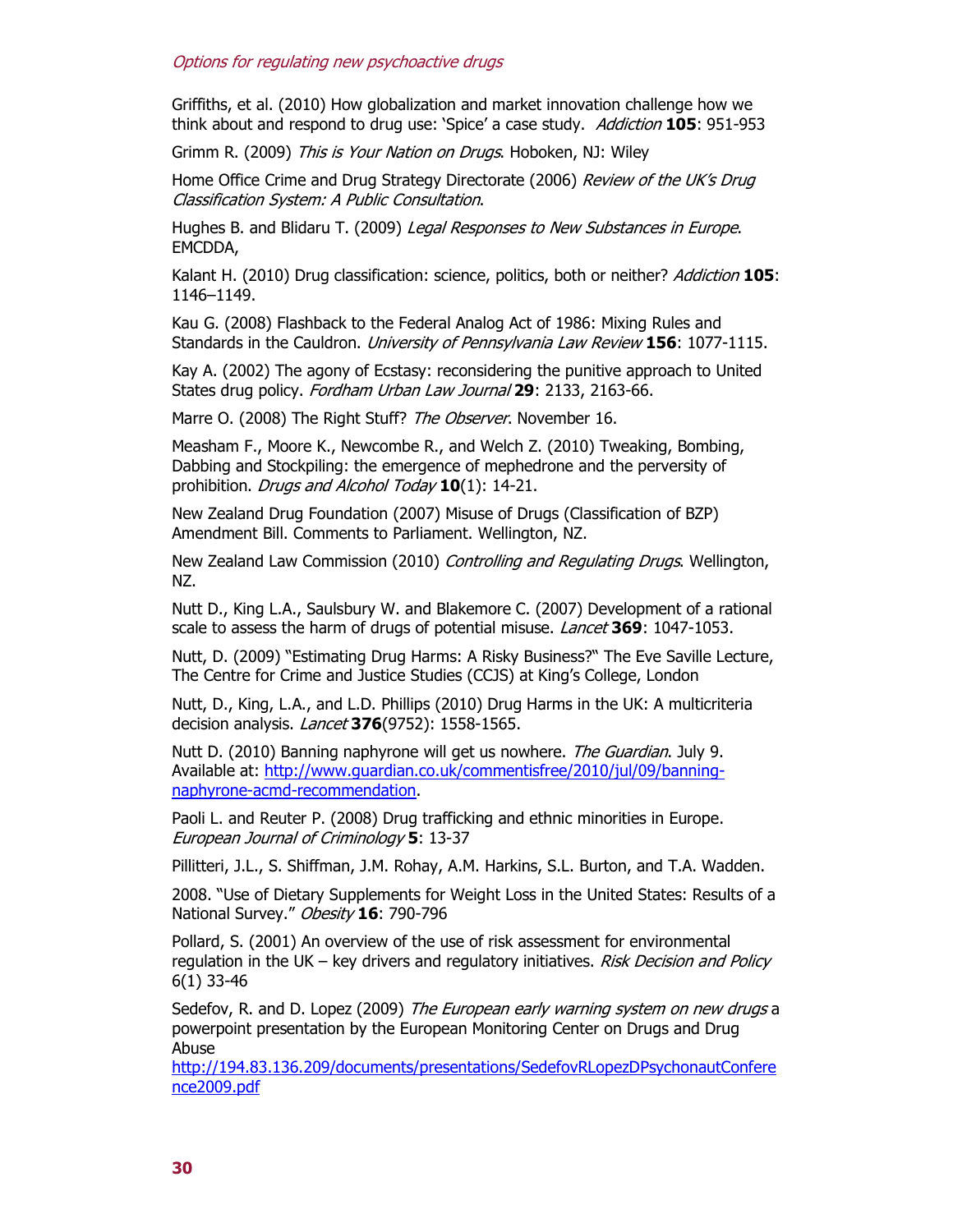Sheridan J., Butler R., Wilkins C. and Russell B. (2007) Legal piperazine-containing party pills: a new trend in substance abuse. Drug and Alcohol Review **26**: 335-343

Sheridan J. and Butler R. (2010) 'They're legal so they're safe, right?' What did the legal status of BZP-party pills mean to young people in New Zealand. International J. Drug Policy **21**: 77-81

Stratton, K., Shetty, P, Wallace, R. and S. Bondurant (eds.) 2001 Clearing the Smoke: Assessing the Science Base for Tobacco Harm Reduction. Washington: National Academy Press.

Wilkins C., Girling M., Sweetsur P., Huckle T., and Huakau J. (2006) Legal party pill use in New Zealand: Prevalence of use, availability, health harms and 'gateway effects' of benzylpiperazine (BZP) and trifluorophenylmethylpiperazine (TFMPP). Auckland: Massey University Centre for Social and Health Outcomes Research and Evaluation (SHORE).

Winstock A., Marsden J. and Mitcheson L. (2010) What should be done about mephedrone? British Medical Journal **340**: 1605

Winstock A. and Ramsey J.D. (2010) Legal highs and the challenges for Policy Makers. Addiction **105**: 1685-1687